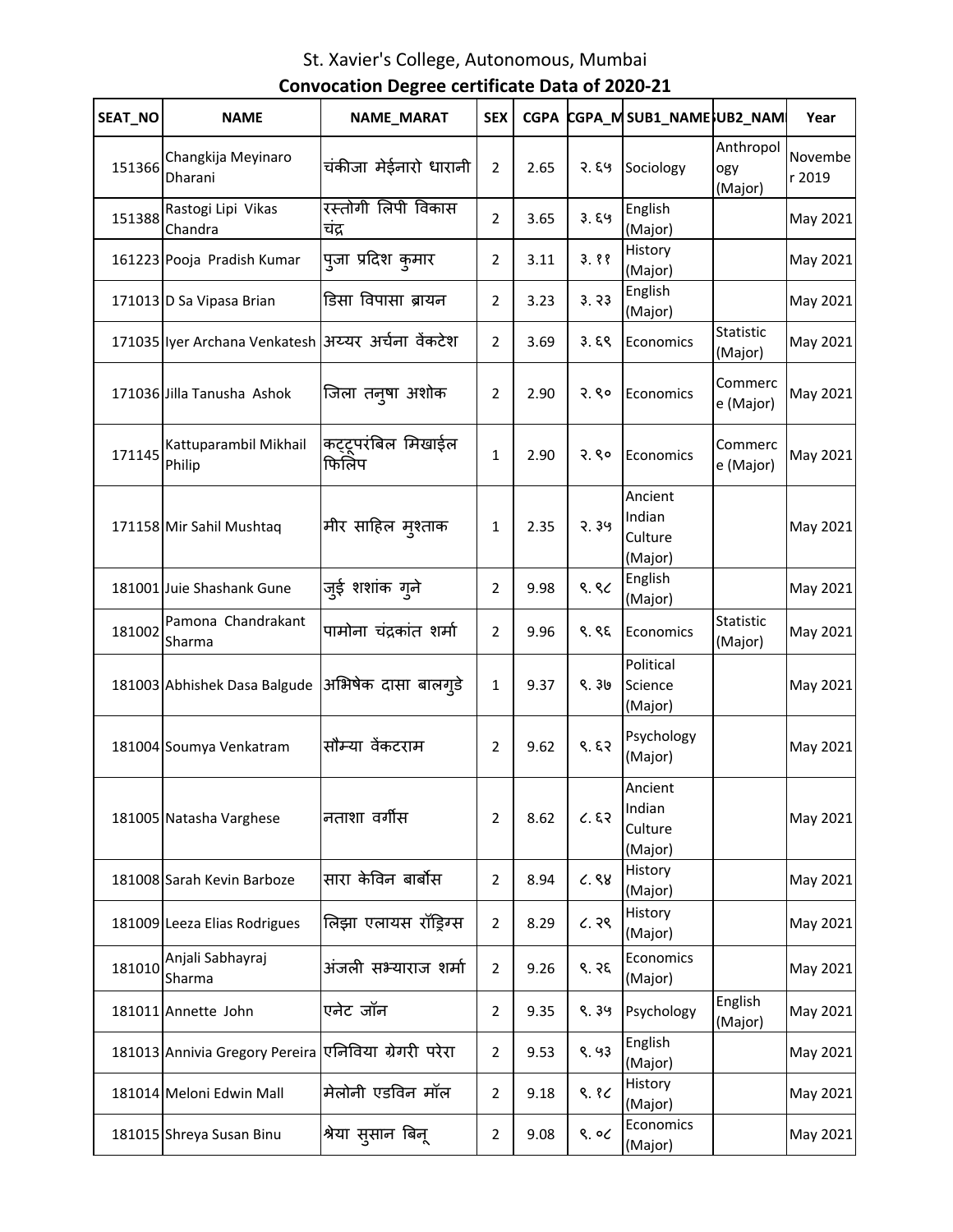| SEAT_NO | <b>NAME</b>                                      | NAME_MARAT                     | <b>SEX</b>     | <b>CGPA</b> |       | CGPA_MSUB1_NAME}UB2_NAM         |                             | Year     |
|---------|--------------------------------------------------|--------------------------------|----------------|-------------|-------|---------------------------------|-----------------------------|----------|
|         | 181016 Jui Prashant Chawan                       | जुई प्रशांत चव्हाण             | $\overline{2}$ | 9.71        | 9.69  | Economics<br>(Major)            |                             | May 2021 |
|         | 181017 Rhea Dwayne Dias                          | रिया ड़वेन डायस                | $\overline{2}$ | 8.72        | 6.93  | Economics                       | Commerc<br>e (Major)        | May 2021 |
|         | 181018 Sharanya Rajesh Kumar शिरण्या राजेश कुमार |                                | $\overline{2}$ | 9.70        | 9.60  | English<br>(Major)              |                             | May 2021 |
| 181019  | <b>Tricia Marisse</b><br>Fernandes               | ट्रायसिया मेरीसी<br>फर्नाडिस   | 2              | 7.68        | ७. ६८ | Sociology                       | Anthropol<br>ogy<br>(Major) | May 2021 |
|         | 181021 Manasi Santosh Pandit  मानसी संतोष पंडित  |                                | 2              | 9.19        | ९.१९  | Psychology<br>(Major)           |                             | May 2021 |
|         | 181023 Rashi Chetan Haria                        | राशी चेतन हरिया                | 2              | 8.10        | C.80  | Sociology<br>(Major)            |                             | May 2021 |
|         | 181024 Dhwani Sunil Kataria                      | ध्वनि स् <b>नील कटारिया</b>    | $\overline{2}$ | 9.16        | 9.85  | Psychology                      | Sociology<br>(Major)        | May 2021 |
|         | 181025 Rebecca Sarah Thomas                      | रेबेका सारा थॉमस               | $\overline{2}$ | 8.67        | C.56  | Economics                       | Sociology<br>(Major)        | May 2021 |
| 181026  | Sakshi Shishir<br>Narwekar                       | साक्षी शिशिर नार्वेकर          | $\overline{2}$ | 9.63        | 8.53  | Psychology<br>(Major)           |                             | May 2021 |
|         | 181028 Muskan Malik                              | म्स्कान मलिक                   | $\overline{2}$ | 9.66        | 9.5   | Economics<br>(Major)            |                             | May 2021 |
| 181029  | Sakshi Rajendra<br>Chaudhari                     | साक्षी राजेंद्र चौधरी          | $\overline{2}$ | 8.42        | 6.83  | Political<br>Science<br>(Major) |                             | May 2021 |
|         | 181030 Ashna Rupesh Goenka                       | आशना रुपेश गोएंका              | $\overline{2}$ | 9.81        | 9.68  | Psychology<br>(Major)           |                             | May 2021 |
|         | 181031 Priyanka Vishwas Joshi                    | प्रियंका विश्वास जोशी          | 2              | 9.78        | 9.66  | Psychology                      | Anthropol<br>ogy<br>(Major) | May 2021 |
|         | 181032 Joe Varghese                              | ज्यो वर्गीस                    | 1              | 7.94        | ७.९४  | Economics                       | Commerc<br>e (Major)        | May 2021 |
|         | 181033 Ashley Jossy Dcunha                       | ऍशली जोस्सी डिकुन्हा           | $\mathbf{1}$   | 9.17        | ९.१७  | Psychology                      | Sociology<br>(Major)        | May 2021 |
|         | 181034 Naomi Walter Fargose                      | नाओमी वॉल्टर फरगोज             | $\overline{2}$ | 9.28        | ९. २८ | English<br>(Major)              |                             | May 2021 |
| 181035  | Christabelle Bernelle<br>Fernandes               | ख्रिस्तबेल बर्नेल<br>फर्नांडिस | 2              | 9.58        | 9.90  | Psychology<br>(Major)           |                             | May 2021 |
| 181039  | Leanne Rosemary<br>Robert Monteiro               | लियन रोजमेरी रॉबर्ट<br>मोंटेरो | $\overline{2}$ | 9.45        | ९. ४५ | Economics                       | Commerc<br>e (Major)        | May 2021 |
| 181040  | Suzette Bernadine<br><b>Netto</b>                | सूझेट बर्नडीन नेट्टो           | $\overline{2}$ | 9.42        | 8.83  | Psychology                      | English<br>(Major)          | May 2021 |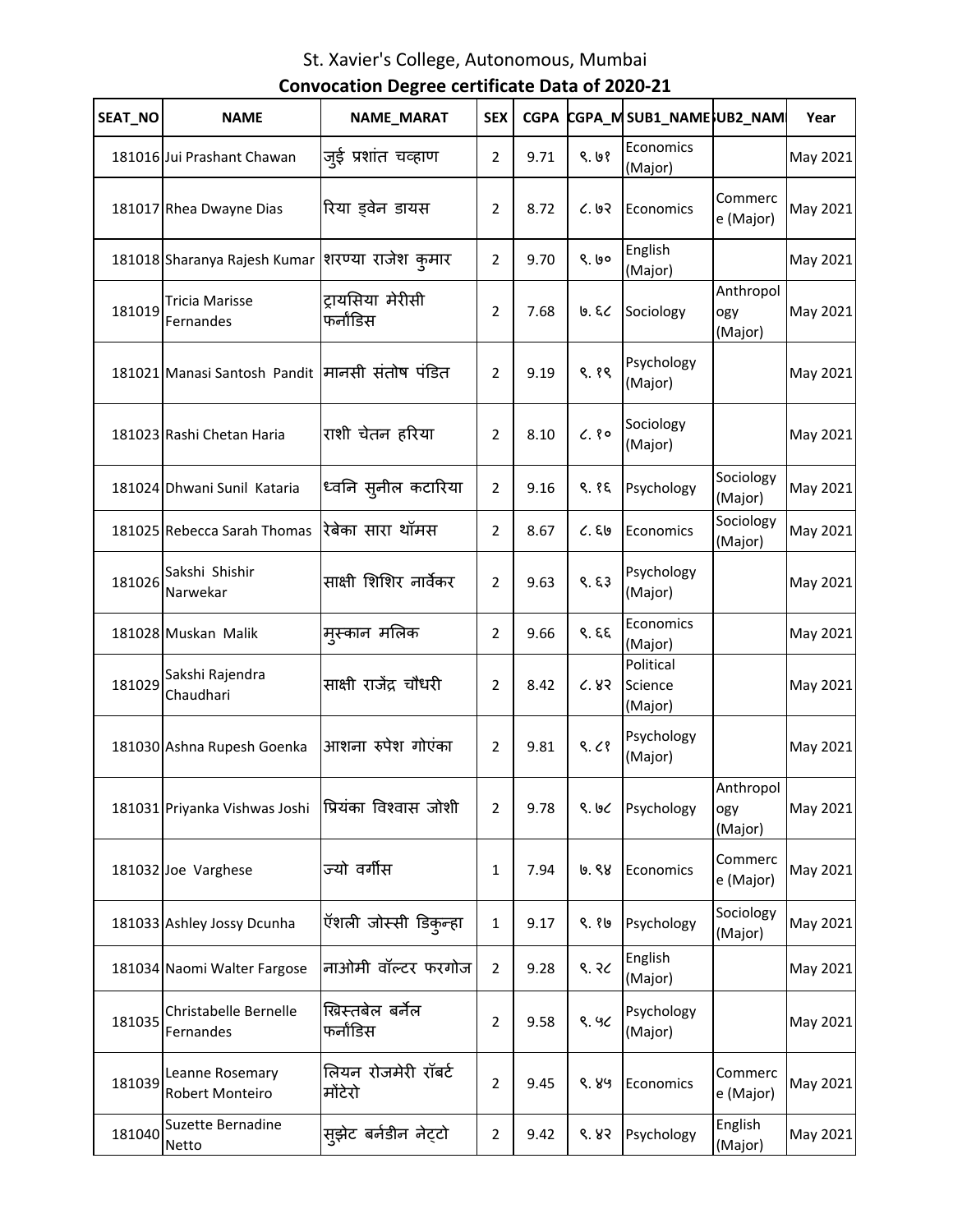| SEAT NO | <b>NAME</b>                   | NAME_MARAT                | <b>SEX</b>     | <b>CGPA</b> |             | CGPA_MSUB1_NAMESUB2_NAM         |                             | Year     |
|---------|-------------------------------|---------------------------|----------------|-------------|-------------|---------------------------------|-----------------------------|----------|
|         | 181041 Darshni Deven Parekh   | दर्शनी देवेन पारेख        | 2              | 9.66        | 9.59        | Psychology<br>(Major)           |                             | May 2021 |
|         | 181042 Dsouza Duenna Alwyn    | डिसोजा ड्वेना             | $\overline{2}$ | 9.10        | 9.80        | Political                       |                             | May 2021 |
|         | 181043 Ishah Vaibhav Taimni   | इशा वैभव तयनी             | $\overline{2}$ | 8.89        | C.CS        | Economics                       | Sociology<br>(Major)        | May 2021 |
|         | 181044 Smriti Ramakrishnan    | स्मृती रामकृष्णन          | $\overline{2}$ | 8.71        | C.98        | Sociology                       | Anthropol<br>ogy<br>(Major) | May 2021 |
|         | 181045 Nandini Shukl          | नंदिनी शुक्ल              | 2              | 9.17        | ९.१७        | Sociology<br>(Major)            |                             | May 2021 |
|         | 181046 Vasudha Jha            | वस़्धा झा                 | $\overline{2}$ | 8.86        | $C.$ $C\xi$ | Economics<br>(Major)            |                             | May 2021 |
|         | 181048 Rohan Nirmal Joseph    | रोहन निर्मल जोसेफ         | $\mathbf 1$    | 9.40        | 9.80        | Economics<br>(Major)            |                             | May 2021 |
|         | 181049 Roy Tuhina Dilipkumar  | रॉय तुहिना दिलीप<br>कमार  | $\overline{2}$ | 9.27        | ९. २७       | English<br>(Major)              |                             | May 2021 |
| 181050  | Rucha Mahendra<br>Divekar     | रुचा महेंद्र दिवेकर       | $\overline{2}$ | 9.29        | ९. २९       | Economics<br>(Major)            |                             | May 2021 |
|         | 181051 Donna Mayra Dcosta     | डोना मायरा डिकोस्टा       | $\overline{2}$ | 8.58        | 6.96        | Economics                       | Commerc<br>e (Major)        | May 2021 |
|         | 181052 Deandra Selvanathan    | डिएंड्रा सेल्वानाथन       | $\overline{2}$ | 9.20        | 9.30        | History<br>(Major)              |                             | May 2021 |
| 181053  | Vanessa Joseph<br>Chettiar    | वेणीसा जोसेफ<br>चेट्टीयार | $\overline{2}$ | 9.88        | 8.66        | Psychology<br>(Major)           |                             | May 2021 |
| 181054  | Aashumi Rathin<br>Varaiya     | अश्मि राथिन वराय्या       | $\overline{2}$ | 9.80        | 9.60        | Psychology<br>(Major)           |                             | May 2021 |
|         | 181055 Ishita Vivek Puri      | इशिता विवेक प् <b>री</b>  | $\overline{2}$ | 9.45        | ९. ४५       | Political<br>Science<br>(Major) |                             | May 2021 |
|         | 181056 Madhupriya Machiraju   | मध्प्रीया<br>मच्छीराजू    | 2              | 9.55        | ९. ५५       | Economics<br>(Major)            |                             | May 2021 |
|         | 181057 Priyankha Elango       | प्रियंका इलांगो           | $\overline{2}$ | 9.38        | 9.30        | Psychology                      | Sociology<br>(Major)        | May 2021 |
|         | 181058 Samin Ayaz Bhombal     | समीन अयाझ भोम्बल          | $\overline{2}$ | 8.08        | $c.$ oc     | Sociology<br>(Major)            |                             | May 2021 |
| 181059  | Gayatri Chandramohan<br>Bokey | गायत्री चंद्रमोहन बोके    | $\overline{2}$ | 9.24        | 8.38        | Economics<br>(Major)            |                             | May 2021 |
|         | 181060 Joel Alexander         | जोएल ऍलेक्झांडर           | 1              | 8.12        | 6.83        | Psychology                      | Anthropol<br>ogy<br>(Major) | May 2021 |
|         | 181061 Deborah Thomas         | डेबोरा थॉमस               | $\overline{2}$ | 8.99        | C.88        | English<br>(Major)              |                             | May 2021 |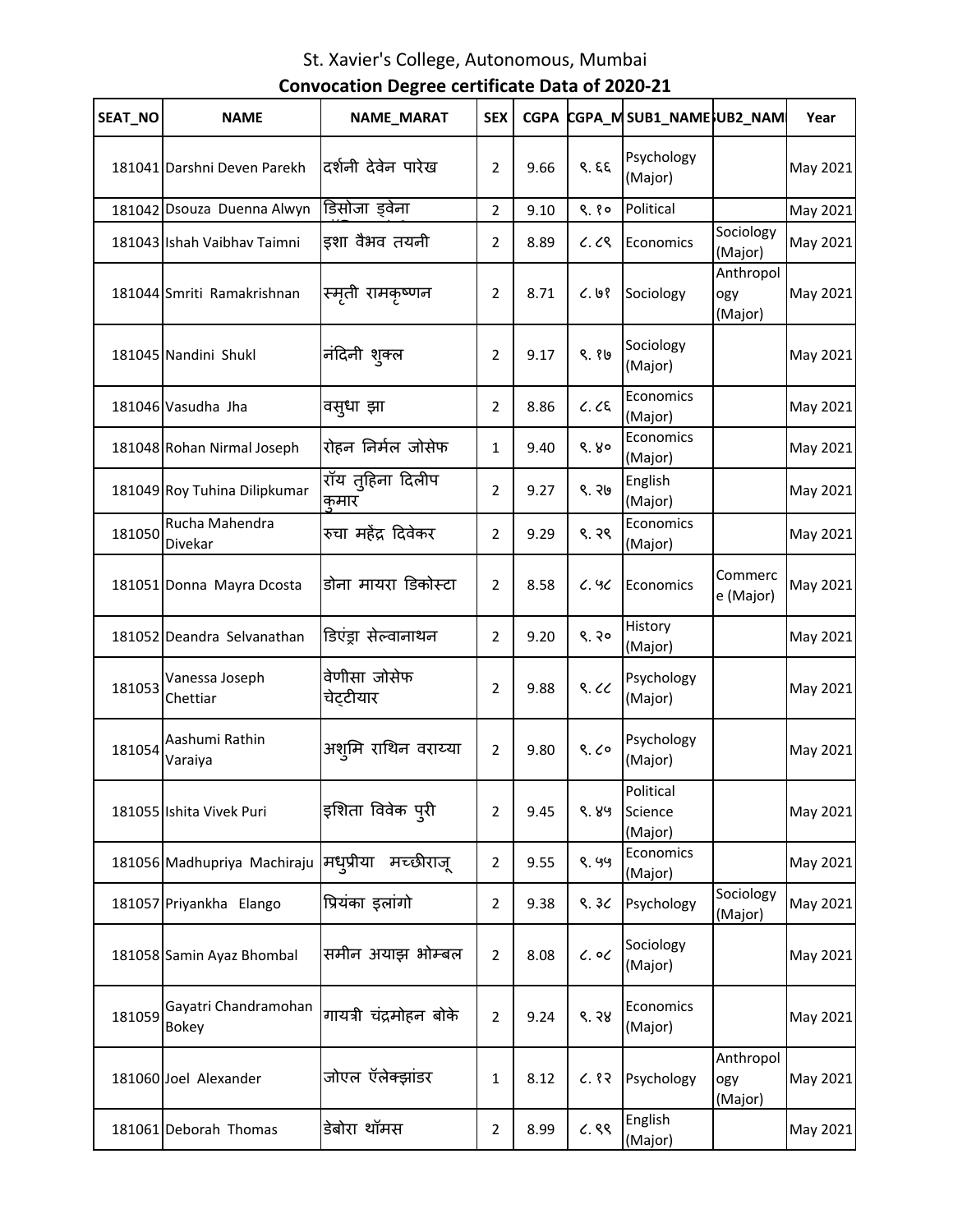| SEAT_NO | <b>NAME</b>                                       | NAME_MARAT                    | <b>SEX</b>     | <b>CGPA</b> |       | CGPA_MSUB1_NAMESUB2_NAM                 |                             | Year     |
|---------|---------------------------------------------------|-------------------------------|----------------|-------------|-------|-----------------------------------------|-----------------------------|----------|
|         | 181062 Maahi Manish Shah                          | माही मनीष शाह                 | $\overline{2}$ | 9.70        | 9.60  | Economics<br>(Major)                    |                             | May 2021 |
|         | 181063 Aastik Agarwal                             | आस्तिक अगरवाल                 | $\mathbf{1}$   | 9.29        | ९. २९ | Political<br>Science<br>(Major)         |                             | May 2021 |
|         | 181064 Shanaia Nigel Carvalho                     | शनाया नायजिल<br>कव्हालो       | 2              | 7.27        | ७. २७ | Sociology                               | Anthropol<br>ogy<br>(Major) | May 2021 |
|         | 181065 Ashelle Godfred Pereira ऍशली गॉडफ्रे परेरा |                               | $\overline{2}$ | 9.01        | 9.08  | Economics<br>(Major)                    |                             | May 2021 |
| 181066  | Devayani Sameer<br>Vyavaharkar                    | देवयानी समीर<br>व्यवहारकर     | 2              | 9.86        | 9.25  | Psychology<br>(Major)                   |                             | May 2021 |
|         | 181067 Alicia Dsouza                              | एलिसिया डिसोजा                | $\overline{2}$ | 9.13        | 9.83  | Economics<br>(Major)                    |                             | May 2021 |
|         | 181068 Bonita Rita Vitus                          | बॉनीटा रिटा विटस              | 2              | 9.54        | 9.98  | Psychology                              | Sociology<br>(Major)        | May 2021 |
| 181070  | Vaidehi Darshan<br>Engineer                       | वैदेही दर्शन इंजिनिअर         | $\overline{2}$ | 9.66        | 9.59  | Economics<br>(Major)                    |                             | May 2021 |
| 181071  | Shanaya Stanislaus<br>Dsilva                      | शनाया स्टॅनिस्लॉस<br>डिसिल्वा | $\overline{2}$ | 9.88        | 9.66  | Psychology<br>(Major)                   |                             | May 2021 |
| 181072  | Aayushmaa Satish<br><b>Tapas</b>                  | आयुष्मा सतीश तपस              | $\overline{2}$ | 9.34        | 9.38  | History<br>(Major)                      |                             | May 2021 |
|         | 181073 Rachel Robert Noronha रिचल रॉबर्ट नोरोन्हा |                               | 2              | 9.21        | 9.38  | Ancient<br>Indian<br>Culture<br>(Major) |                             | May 2021 |
|         | 181074 Fiona Kiran Raval                          | फियोना किरण रावल              | 2              | 9.39        | 9.39  | Political<br>Science<br>(Major)         |                             | May 2021 |
|         | 181075 Dhvani Samir Joshi                         | ध्वनी समीर जोशी               | 2              | 9.40        | 9.80  | Political<br>Science<br>(Major)         |                             | May 2021 |
|         | 181076 Ruchi Onil Fonseca                         | रुची ओनील फोन्सेका            | $\overline{2}$ | 7.79        | 9. ७९ | Sociology<br>(Major)                    |                             | May 2021 |
|         | 181077 Shalini Dubey                              | शालिनी द्बे                   | $\overline{2}$ | 7.92        | ७. ९२ | Sociology<br>(Major)                    |                             | May 2021 |
|         | 181078 Vanessa Sequeira                           | वेनिसा सिक्वेरा               | $\overline{2}$ | 9.38        | 9.30  | English<br>(Major)                      |                             | May 2021 |
| 181079  | Kimberly Sidney<br>Rodrigues                      | किंबर्ली सिडनी रॉड्रिग्ज      | $\overline{2}$ | 9.45        | ९. ४५ | English<br>(Major)                      |                             | May 2021 |
|         | 181080 Arzan Rustom Billimoria                    | अरझान रूस्तम<br>बिलीमोरिया    | 1              | 7.13        | 0.83  | English<br>(Major)                      |                             | May 2021 |
| 181081  | Anosh Rustom<br>Billimoria                        | अनोश रूस्तम<br>बिलीमोरिया     | 1              | 9.22        | 8.33  | English<br>(Major)                      |                             | May 2021 |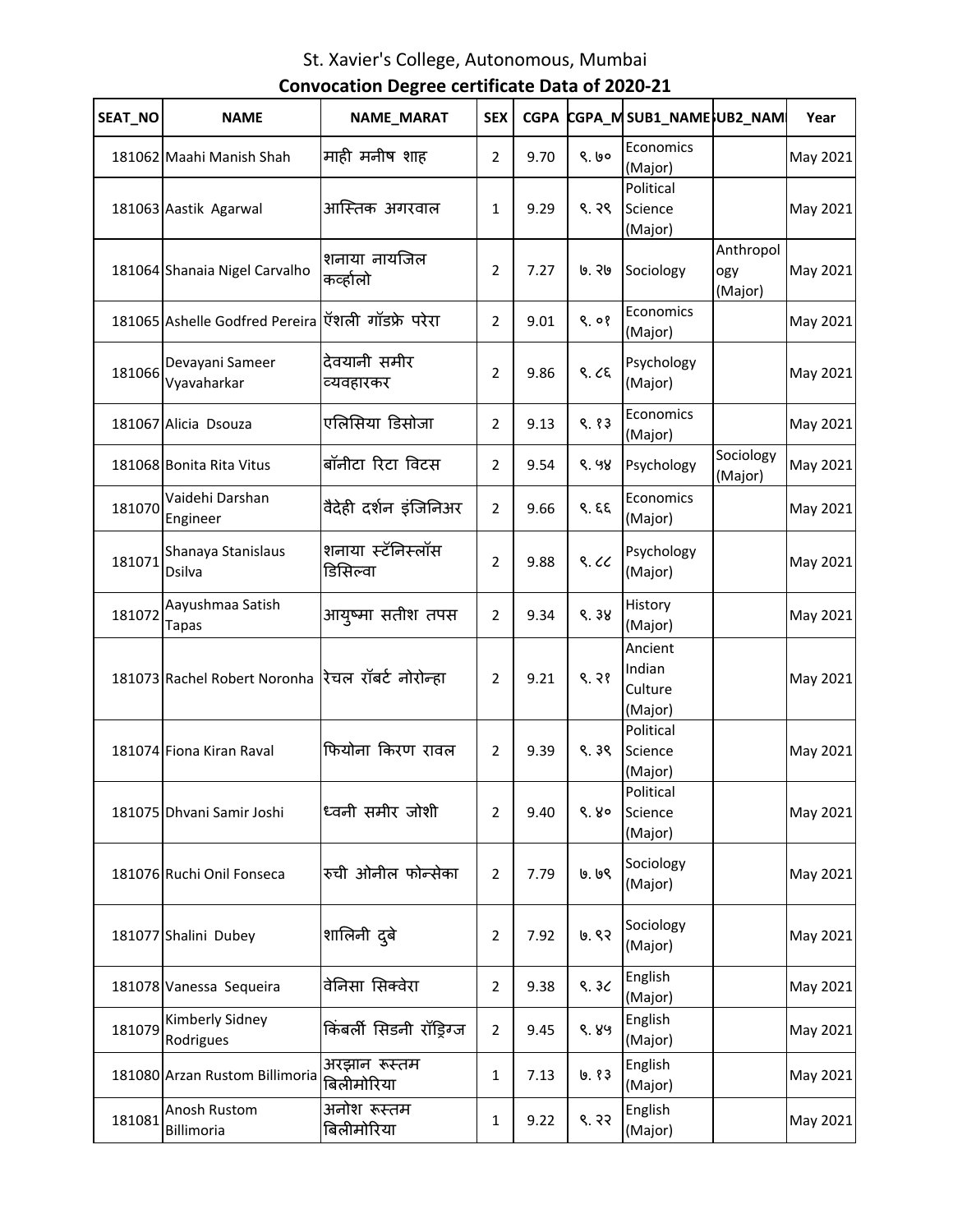| SEAT_NO | <b>NAME</b>                       | NAME_MARAT                       | <b>SEX</b>     | <b>CGPA</b> |       | CGPA_MSUB1_NAMESUB2_NAM                 |                             | Year     |
|---------|-----------------------------------|----------------------------------|----------------|-------------|-------|-----------------------------------------|-----------------------------|----------|
|         | 181082 Sukruta Suresh Lotlikar    | स्कृता स्ऐश लोटलीकर              | $\overline{2}$ | 8.99        | C.88  | Political<br>Science<br>(Major)         |                             | May 2021 |
| 181083  | Alisha Christina<br>Aloysius Pais | अलिशा क्रिस्टिना<br>अलॉयसियस पैस | 2              | 9.58        | 9.90  | Psychology                              | Sociology<br>(Major)        | May 2021 |
|         | 181084 Alison Fernandes           | ऍलिसन फर्नांडिस                  | 2              | 9.87        | 9.69  | Psychology<br>(Major)                   |                             | May 2021 |
|         | 181086 Suzan Austin Almeida       | सुझान ऑस्टिन<br>ऑल्मेडा          | 2              | 9.03        | 9.03  | Psychology                              | English<br>(Major)          | May 2021 |
|         | 181088 Sakshi Bhavesh Shah        | साक्षी भावेश शाह                 | 2              | 8.18        | C.8C  | Psychology                              | Anthropol<br>ogy<br>(Major) | May 2021 |
|         | 181089 Aurea Vijay Falcao         | ओरिया विजय फलकाव                 | $\overline{2}$ | 9.62        | 9.53  | Economics<br>(Major)                    |                             | May 2021 |
|         | 181090 Kyara Kevin Coelho         | कियारा केविन कोयेलो              | 2              | 9.14        | 9.88  | Psychology                              | English<br>(Major)          | May 2021 |
|         | 181091 Joanna Francesca Pinto     | जोआना फ्रान्सिस्का<br>पिंटो      | 2              | 9.04        | ९. ०४ | Psychology                              | English<br>(Major)          | May 2021 |
|         | 181092 Megan Almeida              | मेगन आल्मेडा                     | $\overline{2}$ | 9.04        | 9.08  | Economics<br>(Major)                    |                             | May 2021 |
| 181093  | Jillianne Joseph<br>Chithelen     | जिलियन जोसेफ<br>चिथलीन           | 2              | 9.66        | 9.59  | Psychology                              | English<br>(Major)          | May 2021 |
|         | 181094 Kshiti Vikas               | क्षिती विकास                     | 2              | 9.60        | 9.50  | Psychology                              | Sociology<br>(Major)        | May 2021 |
|         | 181095 Jenis John Rumao           | जेनीस जॉन रुमाव                  | 2              | 9.33        | 9.33  | English<br>(Major)                      |                             | May 2021 |
| 181097  | Harshali Ravindra<br>Shinde       | हर्षाली रवींद्र शिंदे            | $\overline{2}$ | 9.07        | 9.00  | Sociology<br>(Major)                    |                             | May 2021 |
|         | 181098 Durga Vitthal Shirsat      | दुर्गा विठ्ठल शिरसाट             | $\overline{2}$ | 9.88        | 8.66  | Economics<br>(Major)                    |                             | May 2021 |
|         | 181099 Ninjal Milan Savla         | निंजल मिलन सावला                 | $\overline{2}$ | 9.83        | 9.63  | English<br>(Major)                      |                             | May 2021 |
|         | 181102 Naomi Mary Jawaharlal      | नाओमी मेरी<br>जवाहरलाल           | 2              | 7.86        | ७. ८६ | Sociology                               | Anthropol<br>ogy<br>(Major) | May 2021 |
|         | 181103 Nicole Savia Rayner Luis   | निकोल साविया रेनर<br>लूईस        | $\overline{2}$ | 8.34        | C.38  | Sociology<br>(Major)                    |                             | May 2021 |
|         | 181104 Falyn Ann Drego            | फॅलीन ॲन ड्रॅगो                  | $\overline{2}$ | 9.01        | 9.08  | Economics                               | Commerc<br>e (Major)        | May 2021 |
| 181106  | Candice Barney<br>Desouza         | केंडीस बर्नी डिसोजा              | 2              | 8.75        | 6.199 | Ancient<br>Indian<br>Culture<br>(Major) |                             | May 2021 |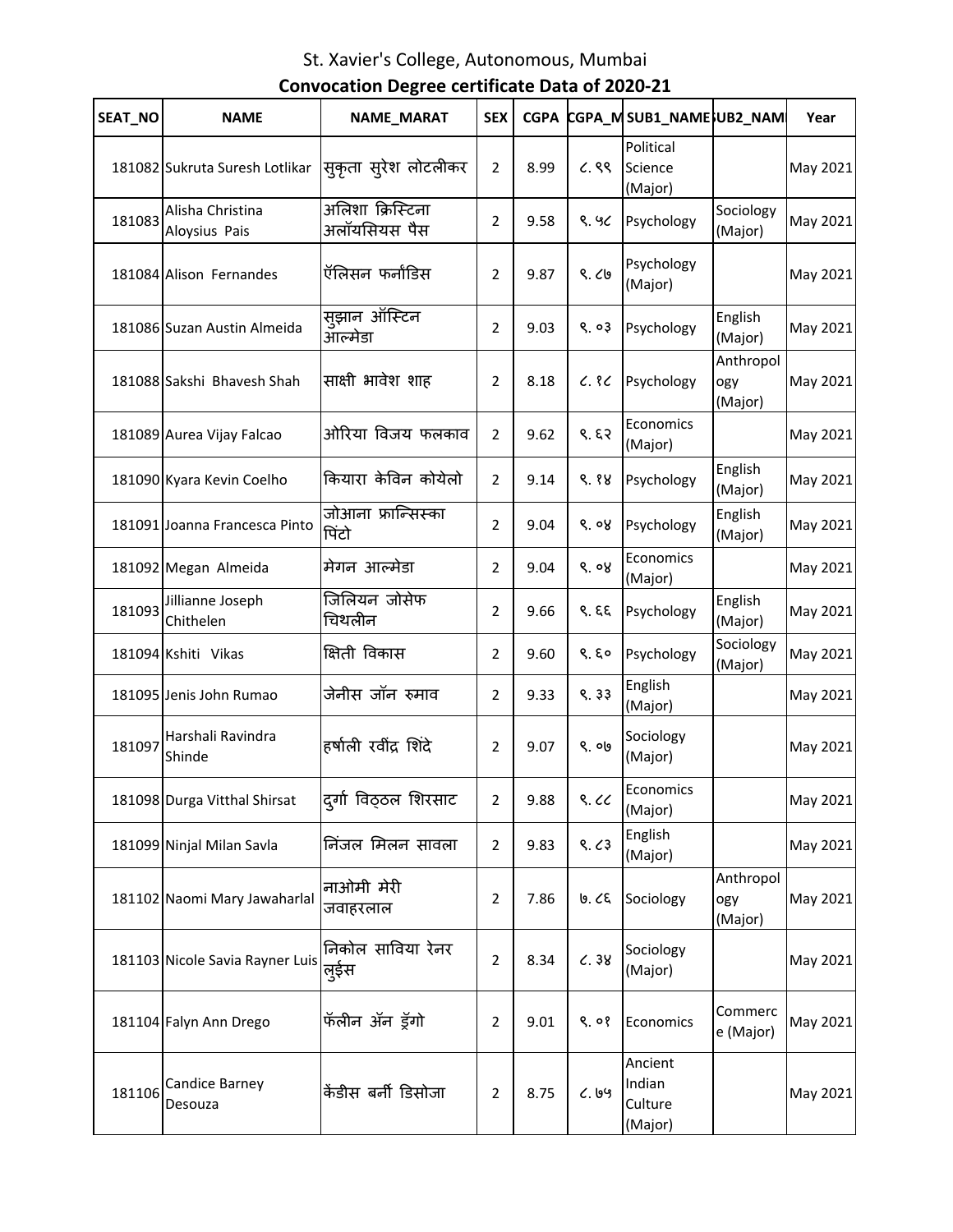| SEAT_NO | <b>NAME</b>                        | NAME_MARAT                   | <b>SEX</b>     | <b>CGPA</b> |              | CGPA_MSUB1_NAMESUB2_NAM                 |                      | Year     |
|---------|------------------------------------|------------------------------|----------------|-------------|--------------|-----------------------------------------|----------------------|----------|
|         | 181107 Allen Elias Babu            | ॲलन<br>एलायस बाबू            | $\mathbf{1}$   | 9.47        | 9.80         | Psychology                              | Sociology<br>(Major) | May 2021 |
|         | 181108 Jessica J Pinto             | जेसिका जे पिंटो              | 2              | 8.30        | C.30         | English<br>(Major)                      |                      | May 2021 |
|         | 181109 Sabina Peres Saldanha       | सबिना पेरेस सलडाना           | $\overline{2}$ | 9.16        | 9.85         | Economics<br>(Major)                    |                      | May 2021 |
|         | 181110 Khooshi Shaurin Parikh      | खुशी शोरीन पारेख             | 2              | 9.65        | ९. ६५        | Economics<br>(Major)                    |                      | May 2021 |
|         | 181111 Joanne Johnson              | जोआन जॉन्सन                  | $\overline{2}$ | 9.72        | 9.63         | Psychology<br>(Major)                   |                      | May 2021 |
| 181113  | <b>Nishant Nitin</b><br>Tondwalkar | निशांत नितीन<br>तोंडवळकर     | $\mathbf{1}$   | 8.88        | c.cc         | Economics                               | Commerc<br>e (Major) | May 2021 |
|         | 181114 Ruhi Jain                   | रुही जैन                     | 2              | 9.98        | 9.86         | Economics                               | Statistic<br>(Major) | May 2021 |
|         | 181115 Celeste Dsouza              | सेलेस्टे डिसोजा              | 2              | 9.32        | 9.32         | Economics<br>(Major)                    |                      | May 2021 |
| 181119  | Gonsalves Ashlina<br>Moses         | गोन्साल्वीस ऐश्लीना<br>मोझेस | $\overline{2}$ | 8.79        | 6.69         | English<br>(Major)                      |                      | May 2021 |
|         | 181120 Rebello Sarina Simon        | रिबेलो सरीना सायमन           | $\overline{2}$ | 8.13        | C.83         | Ancient<br>Indian<br>Culture<br>(Major) |                      | May 2021 |
|         | 181121 Renee John Rosario          | रेनी जॉन रोजारिओ             | 2              | 8.58        | 6.96         | Economics                               | Commerc<br>e (Major) | May 2021 |
|         | 181122 Chelsa Gregory Rosario      | चेल्सा ग्रेगरी रोजारिओ       | $\overline{2}$ | 8.00        | $\zeta$ , 00 | History<br>(Major)                      |                      | May 2021 |
|         | 181123 Amanpreet Kaur              | अमनप्रीत कौर                 | $\overline{2}$ | 9.38        | 9.30         | Economics<br>(Major)                    |                      | May 2021 |
| 181124  | Saachi Jitendra<br>Khathuria       | साची जितेंद्र खाथ्रिया       | $\overline{2}$ | 8.32        | 6.32         | Psychology                              | Sociology<br>(Major) | May 2021 |
|         | 181127 Xavier Ozwald Menezes       | झेवियर ऑज्वल्ड<br>मिनेजीस    | 1              | 9.86        | 9.29         | English<br>(Major)                      |                      | May 2021 |
|         | 181129 Anjali Jha                  | अंजली झा                     | $\overline{2}$ | 9.34        | 9.38         | Political<br>Science<br>(Major)         |                      | May 2021 |
|         | 181130 Prishita Kaushal Shah       | प्रिशीता कौशल शाह            | 2              | 9.62        | 9.53         | Psychology<br>(Major)                   |                      | May 2021 |
|         | 181131 Nishith Manoj Katira        | निशीथ मनोज कटीरा             | 1              | 8.43        | C.83         | Political<br>Science<br>(Major)         |                      | May 2021 |
| 181132  | <b>Kimberley Mark</b><br>D'souza   | किंबर्ली मार्क डिसोजा        | $\overline{2}$ | 9.22        | 9.33         | Economics<br>(Major)                    |                      | May 2021 |
|         | 181133 Danica James Ferreira       | डेनिका जेम्स फरेरा           | $\overline{2}$ | 8.21        | C.38         | Economics                               | Sociology<br>(Major) | May 2021 |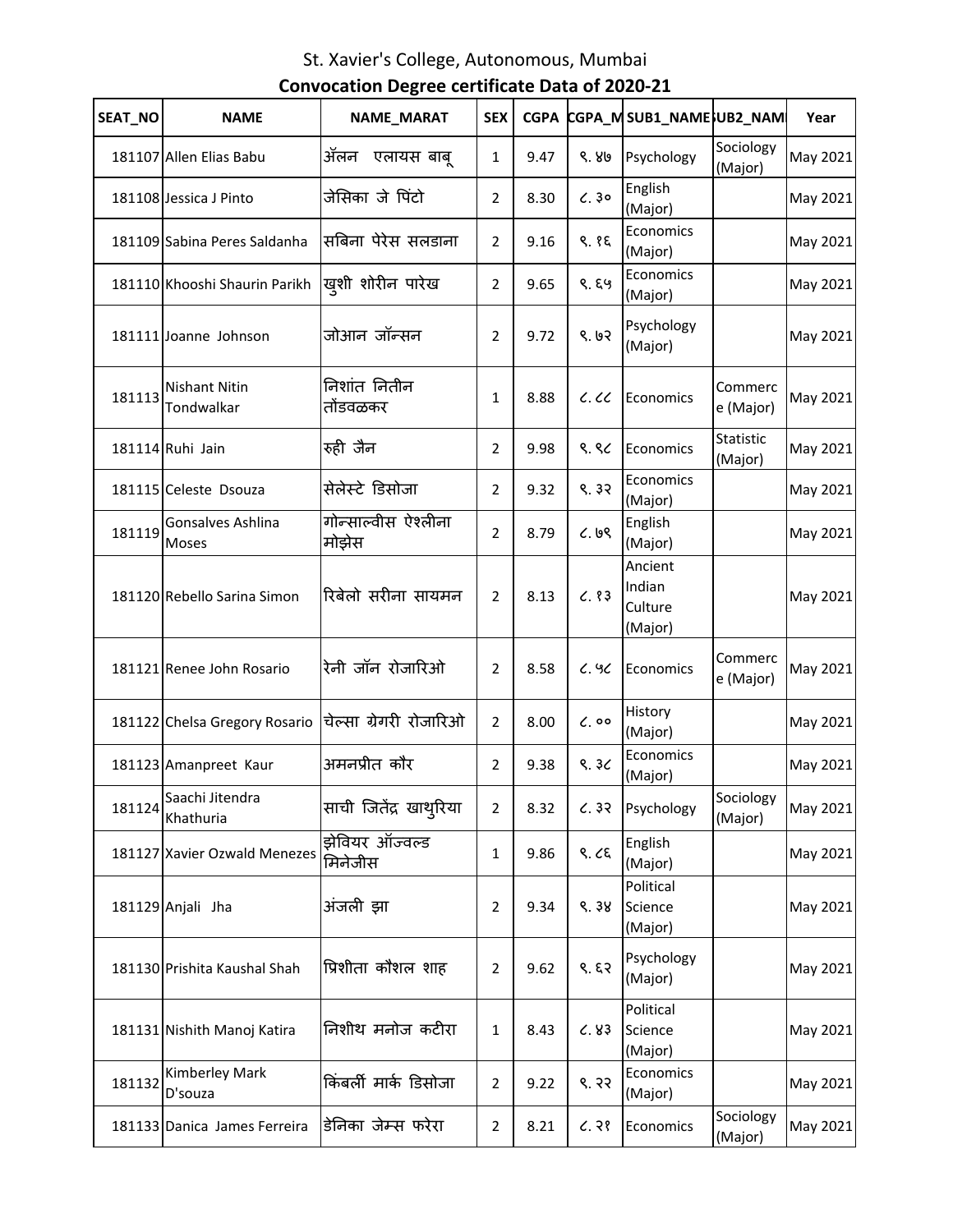| SEAT_NO | <b>NAME</b>                                    | NAME_MARAT                | <b>SEX</b>     | <b>CGPA</b> |       | CGPA_MSUB1_NAMESUB2_NAM                 |                             | Year     |
|---------|------------------------------------------------|---------------------------|----------------|-------------|-------|-----------------------------------------|-----------------------------|----------|
|         | 181134 Khyati Chetan Gosar                     | ख्याती चेतन गोसर          | $\overline{2}$ | 8.69        | C.89  | Ancient<br>Indian<br>Culture<br>(Major) |                             | May 2021 |
|         | 181135 Blessy D'britto                         | ब्लेसी दिब्रिटो           | $\overline{2}$ | 8.36        | C.35  | Economics                               | Commerc<br>e (Major)        | May 2021 |
|         | 181136 Sarina Cyril Lopes                      | सरिना सिरील लोपीस         | 2              | 8.92        | 6.83  | Economics                               | Commerc<br>e (Major)        | May 2021 |
| 181137  | Sharal Solomon<br>Tuscano                      | शेरल सोलोमोन<br>त्स्कानो  | 2              | 8.45        | 6.89  | Economics                               | Commerc<br>e (Major)        | May 2021 |
| 181138  | Georgina Gregory<br>Godinho                    | जॉर्जीना ग्रेगरी गुडिन्हो | $\overline{2}$ | 8.67        | C.56  | Psychology                              | Sociology<br>(Major)        | May 2021 |
|         | 181139 Sharon Paul Misquitta                   | शेरॉन पॉल मिस्कीटा        | $\overline{2}$ | 8.92        | 6.83  | History<br>(Major)                      |                             | May 2021 |
| 181140  | Harshada Sanjay<br>Mogare                      | हर्षदा संजय मोगरे         | 2              | 9.23        | 9.33  | English<br>(Major)                      |                             | May 2021 |
| 181141  | Shristi Chandrashekar<br>Naidu                 | श्रुष्टि चंद्रशेखर नायडू  | 2              | 7.33        | 0.33  | Ancient<br>Indian<br>Culture<br>(Major) |                             | May 2021 |
|         | 181142 Kritika Sharma                          | कृतिका शर्मा              | 2              | 8.15        | C.89  | Sociology                               | Anthropol<br>ogy<br>(Major) | May 2021 |
|         | 181144 Toshita Inderpal Sahni                  | तोषिता इंदरपाल साहनी      | $\overline{2}$ | 9.93        | 9.83  | English<br>(Major)                      |                             | May 2021 |
|         | 181145 Mansi Harish Mandhani मानसी हरीश मंधानी |                           | $\overline{2}$ | 9.38        | 9.30  | Sociology<br>(Major)                    |                             | May 2021 |
|         | 181146 Sarah Ela George                        | सारा इला जॉर्ज            | 2              | 9.21        | 9.38  | Economics<br>(Major)                    |                             | May 2021 |
|         | 181147 Aashya Abubaker Kar                     | आशिया अबूबकर कार          | 2              | 9.45        | ९. ४५ | Psychology                              | Sociology<br>(Major)        | May 2021 |
|         | 181148 Sukhman Bewli                           | बेवली<br>सुखमन            | 2              | 9.36        | 9.35  | Economics                               | Statistic<br>(Major)        | May 2021 |
|         | 181149 Renie Kishore Koli                      | रेनी किशोर कोळी           | 2              | 8.99        | 6.89  | Sociology<br>(Major)                    |                             | May 2021 |
|         | 181150 Lorel Stany Menezes                     | लॉरेल स्टॅनि मिनेजीस      | $\overline{2}$ | 9.36        | 9.35  | English<br>(Major)                      |                             | May 2021 |
|         | 181151 Cherryl Rajesh Pereira                  | शेरील राजेश परेरा         | $\overline{2}$ | 9.25        | ९. २५ | Psychology<br>(Major)                   |                             | May 2021 |
|         | 181152 Charissa Milton Dabre                   | चेरीसा मिल्टन डाबरे       | $\overline{2}$ | 8.54        | 6.98  | Economics<br>(Major)                    |                             | May 2021 |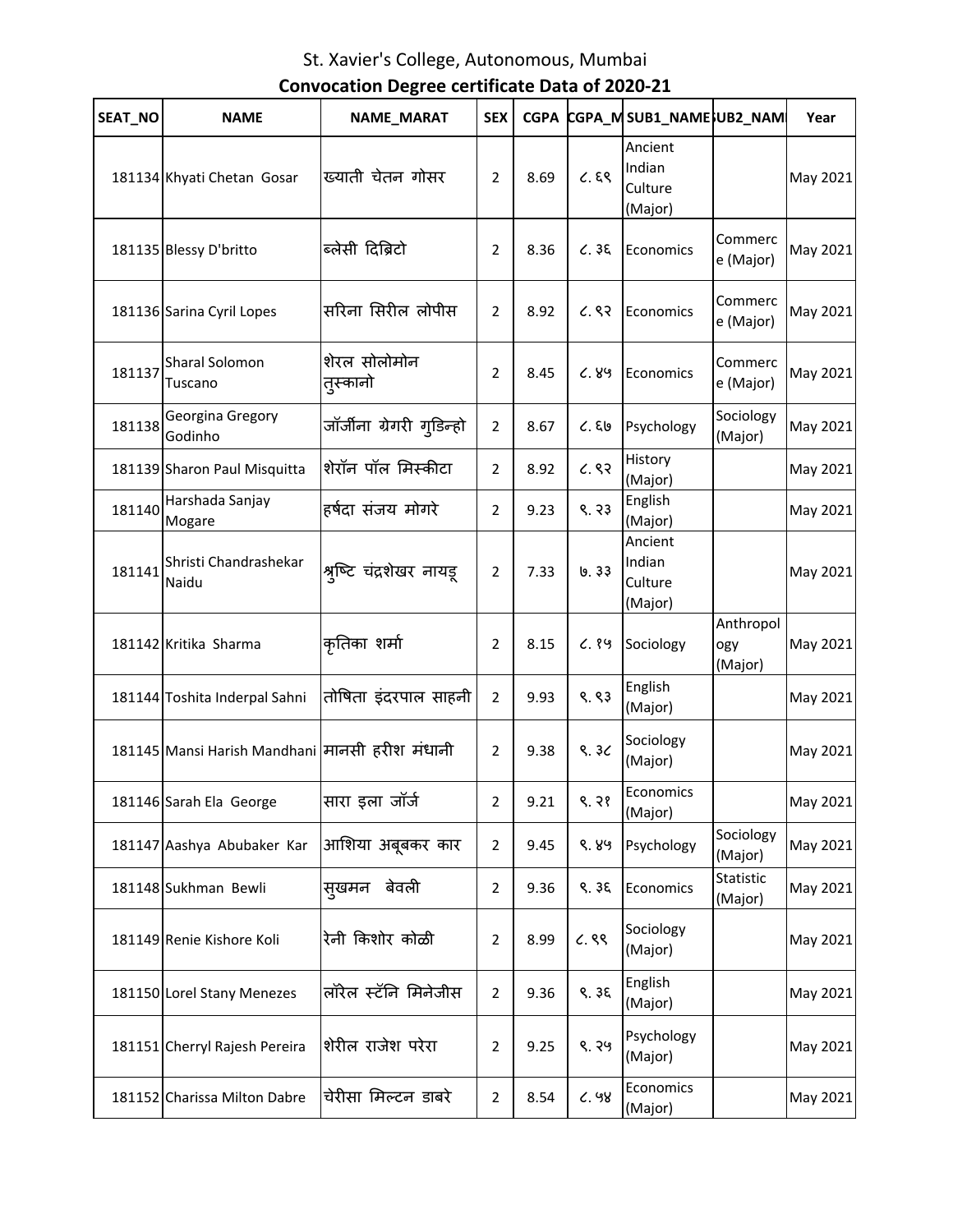| SEAT NO | <b>NAME</b>                                        | NAME_MARAT                 | <b>SEX</b>     | <b>CGPA</b> |              | CGPA_MSUB1_NAMESUB2_NAM                 |                             | Year     |
|---------|----------------------------------------------------|----------------------------|----------------|-------------|--------------|-----------------------------------------|-----------------------------|----------|
|         | 181153 Oscar Philip Kinny                          | ऑस्कर फिलिप किणी           | $\mathbf{1}$   | 8.38        | C.3C         | Sociology                               | Anthropol<br>ogy<br>(Major) | May 2021 |
| 181154  | <b>Toral Raghunath</b><br>Mandrekar                | तोरल रघ्नाथ मांद्रेकर      | 2              | 9.48        | 8.8<         | Psychology<br>(Major)                   |                             | May 2021 |
|         | 181155 Akanksha Prasad Bapat  आकांक्षा प्रसाद बापट |                            | $\overline{2}$ | 9.53        | 8.93         | Psychology<br>(Major)                   |                             | May 2021 |
|         | 181156 Aditi Satish Nair                           | अदिती सतीश नायर            | $\overline{2}$ | 8.09        | $\zeta$ , og | Economics                               | Commerc<br>e (Major)        | May 2021 |
| 181157  | Samantha Marietta<br>Noronha                       | सामंथा मॅरिटा नोरोन्हा     | $\overline{2}$ | 8.94        | C.88         | English<br>(Major)                      |                             | May 2021 |
|         | 181158 Sanika Sanjiv Sawant                        | सानिका संजीव सावंत         | $\overline{2}$ | 9.82        | 9.63         | Economics<br>(Major)                    |                             | May 2021 |
| 181160  | Lewanna Joaquim<br>Fernandes                       | लिवाना जॉकीम<br>फर्नाडिस   | 2              | 9.07        | 9.09         | English<br>(Major)                      |                             | May 2021 |
|         | 181161 Mallika Nandan Rahane मिल्लिका नंदन रहाणे   |                            | 2              | 9.86        | 9.25         | Economics                               | <b>Statistic</b><br>(Major) | May 2021 |
|         | 181162 Chiara Maria Benn                           | शिआरा मारिया बेन           | $\overline{2}$ | 9.31        | 9.38         | English<br>(Major)                      |                             | May 2021 |
|         | 181167 Aliya Darryl Dsouza                         | आलिया डॅरील डिसोजा         | $\overline{2}$ | 8.18        | C.8C         | Ancient<br>Indian<br>Culture<br>(Major) |                             | May 2021 |
| 181168  | Natalie Crystal<br>Coutinho                        | नाताली क्रिस्टल<br>कटिन्हो | 2              | 9.26        | 9.35         | Economics<br>(Major)                    |                             | May 2021 |
|         | 181169 Reeti Rai                                   | रिती राज                   | $\overline{2}$ | 9.90        | 9.80         | Psychology<br>(Major)                   |                             | May 2021 |
| 181170  | <b>Abigail Terence</b><br>Fernandes                | ऍबीगेल टेरेन्स फर्नांडिस   | $\overline{2}$ | 9.05        | ९.०५         | Psychology                              | Sociology<br>(Major)        | May 2021 |
|         | 181171 Anoushka Nelson Goes                        | अनुश्का नेल्सन गोएस        | 2              | 9.28        | ९.२८         | Psychology<br>(Major)                   |                             | May 2021 |
| 181172  | Shrawani Saiprasad<br>Vilankar                     | श्रवणी साईप्रसाद<br>विलनकर | $\overline{2}$ | 9.44        | 8.88         | Sociology<br>(Major)                    |                             | May 2021 |
|         | 181173 Anish Anand Esteves                         | अनिश आनंद इस्टेवस          | 1              | 7.85        | 0.69         | Political<br>Science<br>(Major)         |                             | May 2021 |
| 181174  | Divyaa Shailaysh<br>Shanbbhag                      | दिव्या शैलेश शानभाग        | $\overline{2}$ | 8.29        | ८.२९         | Economics                               | Sociology<br>(Major)        | May 2021 |
|         | 181175 Muskaan Kashyap                             | मुस्कान कश्यप              | 2              | 8.71        | C.98         | Sociology<br>(Major)                    |                             | May 2021 |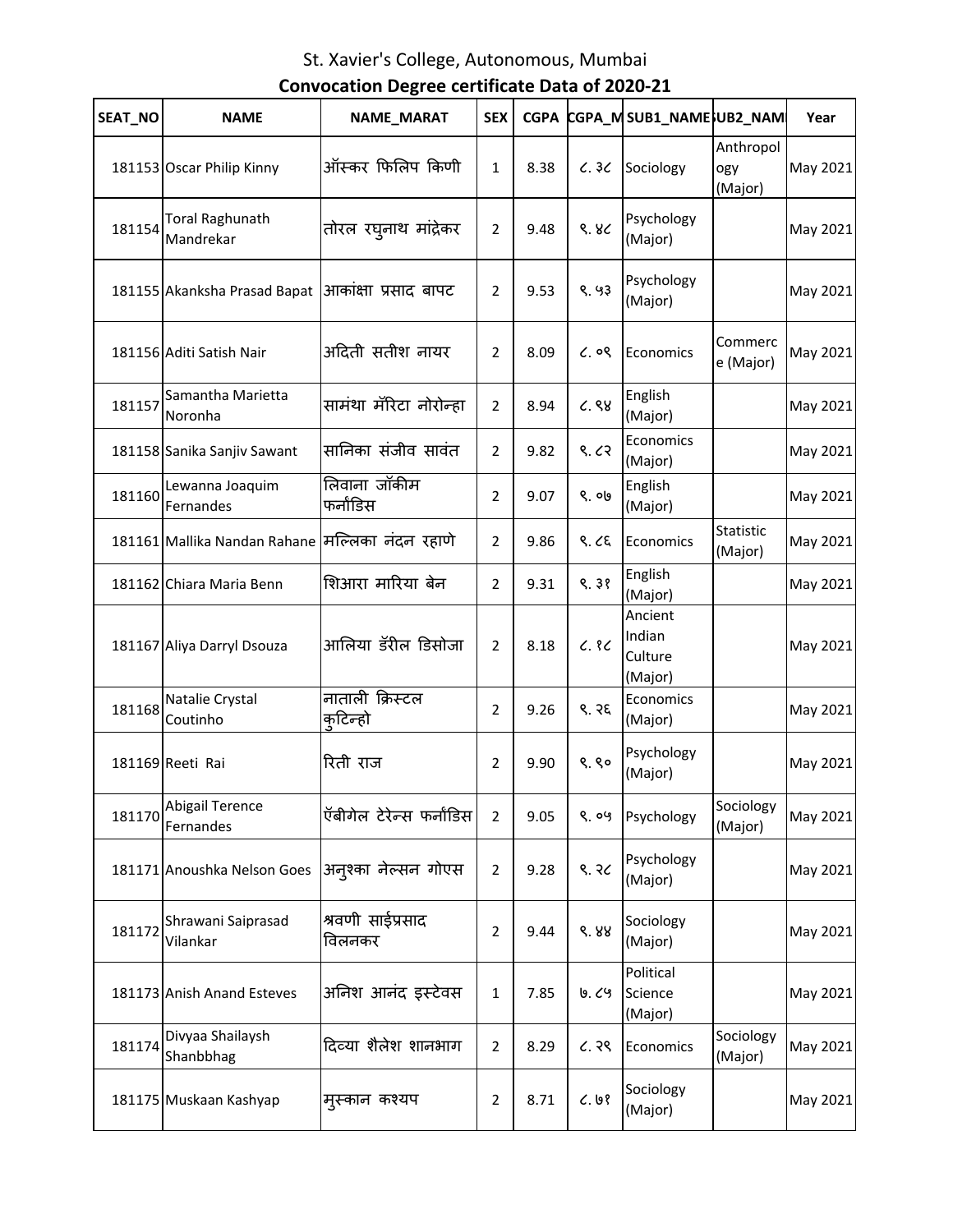| SEAT_NO | <b>NAME</b>                                        | NAME_MARAT                       | <b>SEX</b>     | <b>CGPA</b> |            | CGPA_MSUB1_NAME}UB2_NAM                 |                             | Year     |
|---------|----------------------------------------------------|----------------------------------|----------------|-------------|------------|-----------------------------------------|-----------------------------|----------|
|         | 181176 Lauren Christine Dsilva                     | लॉरेन क्रिस्टीन<br>डिसिल्वा      | 2              | 8.58        | 6.96       | Economics                               | Sociology<br>(Major)        | May 2021 |
|         | 181179 Wayne Boniface Farel                        | वेन बॉनिफेस फरेल                 | 2              | 8.36        | C.36       | Political<br>Science<br>(Major)         |                             | May 2021 |
| 181181  | Chelsea Ludovick<br>Dsouza                         | चेल्सी लुडोविक डिसोजा            | 2              | 9.12        | 8.82       | English<br>(Major)                      |                             | May 2021 |
| 181183  | Prerana Ravindra<br>Sannappanavar                  | प्रेरणा रवींद्र<br>सन्नाप्पानावर | 2              | 9.23        | 9.33       | English<br>(Major)                      |                             | May 2021 |
| 181184  | <b>Francine Theresa</b><br>Carvalho                | फ्रांसीन तेरेसा कर्वाल्हो        | $\overline{2}$ | 9.92        | 9.82       | Psychology<br>(Major)                   |                             | May 2021 |
|         | 181185 Khushboo Chirag Shah                        | खुशबू चिराग शाह                  | 2              | 9.26        | ९. २६      | Economics                               | Sociology<br>(Major)        | May 2021 |
|         | 181186 Jay Daniel Rao                              | जय डॅनियल राव                    | 1              | 9.05        | ९.०५       | Psychology                              | Sociology<br>(Major)        | May 2021 |
|         | 181188 Akshay Samuel Rao                           | अक्षय सॅम्युएल राव               | $\mathbf{1}$   | 9.42        | 8.83       | Psychology<br>(Major)                   |                             | May 2021 |
|         | 181191 Samiksha Rohit Bhat                         | समीक्षा रोहित भट                 | 2              | 8.02        | 6.03       | Psychology                              | Anthropol<br>ogy<br>(Major) | May 2021 |
|         | 181192 Kiara Alton Alemao                          | किआरा एल्टन<br>आलेमाव            | 2              | 8.27        | 6.36       | Sociology                               | Anthropol<br>ogy<br>(Major) | May 2021 |
|         | 181193 Clarrisa Raju Dodti                         | क्लेरिसा राजू दोडती              | $\overline{2}$ | 8.53        | C.93       | English<br>(Major)                      |                             | May 2021 |
|         | 181194 Aisha Irfan Mulla                           | ऐशा इरफान मुल्ला                 | 2              | 9.94        | ९. ९४      | Psychology<br>(Major)                   |                             | May 2021 |
|         | 181195 Zoe Carvalho                                | झो कर्वाल्हो                     | $\overline{2}$ | 8.60        | $c.$ EO    | Sociology<br>(Major)                    |                             | May 2021 |
|         | 181196 Nishka Nishit Shah                          | निश्का निशित शाह                 | 2              | 8.85        | C. C9      | Psychology                              | Anthropol<br>ogy<br>(Major) | May 2021 |
|         | 181197 Trisha Prashant Patel                       | त्रिशा प्रशांत पटेल              | 2              | 8.87        | $C.$ $C.9$ | Psychology                              | Anthropol<br>ogy<br>(Major) | May 2021 |
| 181199  | Sanjana Prashant<br>Ratnaparkhi                    | संजना प्रशांत<br>रत्नपारखी       | 2              | 8.60        | $C.$ EO    | Ancient<br>Indian<br>Culture<br>(Major) |                             | May 2021 |
|         | 181201 Vallari Shivkumar                           | वल्लरी शिवकुमार                  | 2              | 8.41        | C.88       | Sociology<br>(Major)                    |                             | May 2021 |
|         | 181206 Fleur Annamaria Turner फ्लर ॲनामारिया टर्नर |                                  | $\overline{2}$ | 9.62        | 9.53       | Psychology<br>(Major)                   |                             | May 2021 |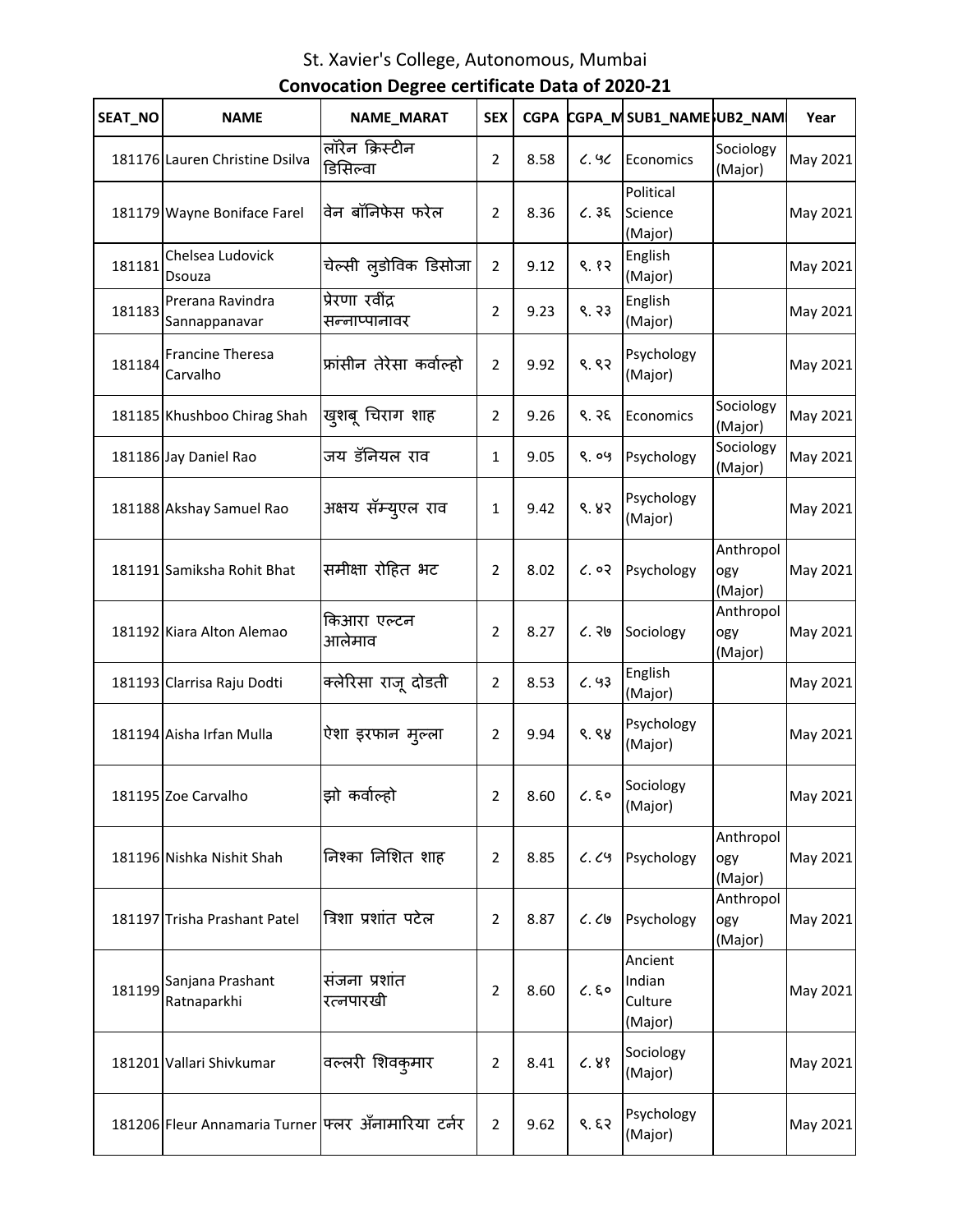| SEAT NO | <b>NAME</b>                                          | NAME_MARAT            | <b>SEX</b>     | <b>CGPA</b> |              | CGPA_MSUB1_NAMESUB2_NAM                 |                             | Year     |
|---------|------------------------------------------------------|-----------------------|----------------|-------------|--------------|-----------------------------------------|-----------------------------|----------|
|         | 181207 Richelle Richard Vaz                          | रिशेल रिचर्ड वाझ      | $\overline{2}$ | 9.16        | 9.85         | Ancient<br>Indian<br>Culture<br>(Major) |                             | May 2021 |
|         | 181208 Rachel Johnny                                 | रेचल जॉनी             | 2              | 8.75        | 6.199        | Sociology<br>(Major)                    |                             | May 2021 |
|         | 181209 Malaika Dias                                  | मलायका डायस           | $\overline{2}$ | 7.26        | ७. २६        | Sociology                               | Anthropol<br>ogy<br>(Major) | May 2021 |
|         | 181211 Rukmini Sanyal                                | रुक्मीणी सन्न्याल     | $\overline{2}$ | 9.40        | 9.80         | English<br>(Major)                      |                             | May 2021 |
|         | 181212 Granville Vilton Barrett                      | ग्रिनविल विल्टन बॅरेट | $\mathbf{1}$   | 7.18        | ७. १८        | Sociology                               | Anthropol<br>ogy<br>(Major) | May 2021 |
|         | 181213 Sanika Vijay Kadam                            | सानिका विजय कदम       | $\overline{2}$ | 8.90        | C.80         | Economics<br>(Major)                    |                             | May 2021 |
|         | 181215 Alisha Rebecca John                           | अलिशा रेबेका जॉन      | $\overline{2}$ | 8.60        | $C.$ $\S$ o  | Sociology                               | Anthropol<br>ogy<br>(Major) | May 2021 |
|         | 181216 Hesheya T Anandan                             | हेशिया टी आनंदन       | $\overline{2}$ | 9.18        | 9.86         | Political<br>Science<br>(Major)         |                             | May 2021 |
|         | 181218 Kshamaya Daniel                               | क्षमया डेनियल         | $\overline{2}$ | 9.14        | 9.88         | Political<br>Science<br>(Major)         |                             | May 2021 |
|         | 181219 Nathan Earnest D Costa नाथन अर्नेस्ट डिकॉस्टा |                       | $\mathbf{1}$   | 8.00        | $\zeta$ , 00 | Sociology<br>(Major)                    |                             | May 2021 |
|         | 181220 Sasha Nazareth                                | साशा नाझरेथ           | $\overline{2}$ | 9.53        | 8.93         | Economics<br>(Major)                    |                             | May 2021 |
|         | 181221 Dhvani Ketan Patel                            | ध्वनी केतन पटेल       | $\overline{2}$ | 9.01        | 9.08         | Economics                               | Commerc<br>e (Major)        | May 2021 |
|         | 181222 Bhattacharya Rajpriya                         | भट्टाचार्य राजप्रिया  | 2              | 9.33        | 9.33         | Political<br>Science<br>(Major)         |                             | May 2021 |
|         | 181223 Daryl Oscar Pinto                             | डेरील ऑस्कर पिंटो     | 1              | 8.30        | 6.30         | Economics                               | Commerc<br>e (Major)        | May 2021 |
|         | 181224 Samuel Zothana Sinate                         | सॅम्युएल झोथाना सिनेट | $\overline{2}$ | 9.14        | 9.88         | English<br>(Major)                      |                             | May 2021 |
|         | 181225 Alisha Dorryl Dsouza                          | अलिशा डॉरील डिसोजा    | 2              | 9.22        | 8.33         | History<br>(Major)                      |                             | May 2021 |
|         | 181228 Shalet William Tuscano                        | शालेट विल्यम तुस्कानो | $\overline{2}$ | 6.95        | ६. ९५        | Political<br>Science<br>(Major)         |                             | May 2021 |
|         | 181229 Miloni Sydney Murzello  मिलोनी सिडनी मूर्झेलो |                       | $\overline{2}$ | 8.89        | C. C         | History<br>(Major)                      |                             | May 2021 |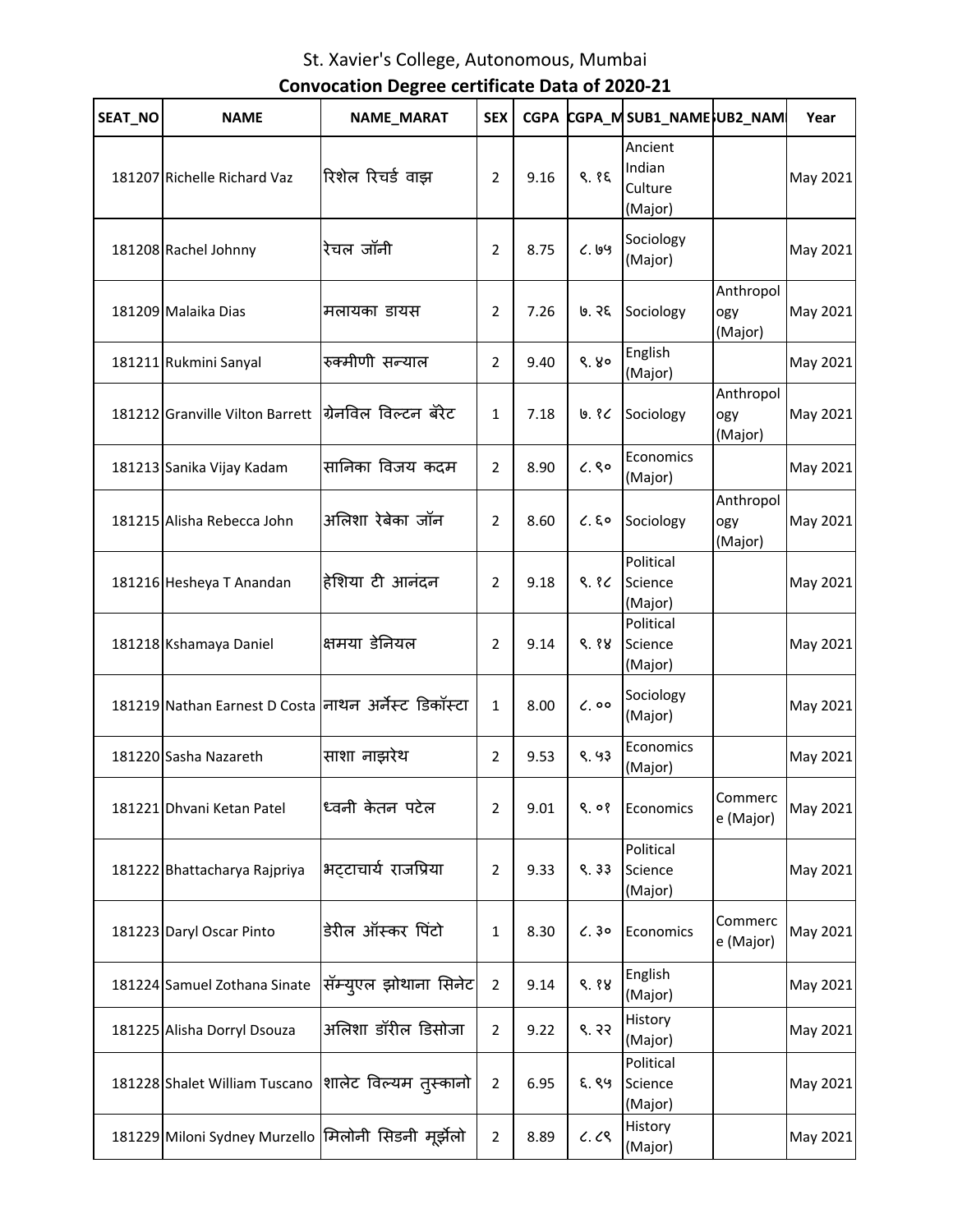| SEAT_NO | <b>NAME</b>                  | NAME_MARAT                  | <b>SEX</b>     | <b>CGPA</b> |              | CGPA_MSUB1_NAME}UB2_NAMI                |                             | Year     |
|---------|------------------------------|-----------------------------|----------------|-------------|--------------|-----------------------------------------|-----------------------------|----------|
| 181230  | Malkissa Victor<br>Machado   | मलकीसा व्हिक्टर<br>मच्याडो  | $\overline{2}$ | 8.48        | c.8c         | Psychology                              | English<br>(Major)          | May 2021 |
|         | 181231 Lizal Sanjay Dmello   | लिझल संजय डिमेलो            | $\overline{2}$ | 7.14        | ७.१४         | Political<br>Science<br>(Major)         |                             | May 2021 |
|         | 181232 Andrea Abel Dmello    | अँड्रिया आबेल डिमेलो        | $\overline{2}$ | 8.15        | C.89         | History<br>(Major)                      |                             | May 2021 |
| 181233  | Surabhi Hemant<br>Chavan     | सूरभी हेमंत चव्हाण          | $\overline{2}$ | 9.30        | 9.30         | Economics<br>(Major)                    |                             | May 2021 |
| 181236  | Anahita Anand<br>Mudaliar    | अनाहिता आनंद<br>म्उदलीयार   | $\overline{2}$ | 8.82        | C. C2        | Ancient<br>Indian<br>Culture<br>(Major) |                             | May 2021 |
|         | 181237 Anshruta Banerjee     | अंश्रुता बॅनर्जी            | $\overline{2}$ | 9.14        | 9.88         | English<br>(Major)                      |                             | May 2021 |
| 181238  | Aastha Alokkumar<br>Kasliwal | आस्था अलोककुमार<br>कासलीवाल | $\overline{2}$ | 9.24        | 9.38         | Economics<br>(Major)                    |                             | May 2021 |
|         | 181239 Shimona Saldanha      | शिमोना सलडाना               | $\overline{2}$ | 9.49        | ९. ४९        | Economics                               | Statistic<br>(Major)        | May 2021 |
|         | 181240 Rutuja Kishan Jawale  | ऋत्जा किशन जावळे            | $\overline{2}$ | 9.40        | 9.80         | Political<br>Science<br>(Major)         |                             | May 2021 |
|         | 181241 Nidhi Nemichand Jain  | निधी नेमीचंद जैन            | 2              | 8.14        | C.88         | Ancient<br>Indian<br>Culture<br>(Major) |                             | May 2021 |
|         | 181242 Christine Mendonsa    | क्रिस्टीन मेंडोन्सा         | $\overline{2}$ | 9.58        | 9.96         | English<br>(Major)                      |                             | May 2021 |
|         | 181243 Isha Devidas Borkar   | इशा देविदास बोरकर           | $\overline{2}$ | 8.00        | $\zeta$ , 00 | Sociology                               | Anthropol<br>ogy<br>(Major) | May 2021 |
|         | 181244 Krunal Kirarn Pamkar  | कृणाल किरण पामकर            | $\mathbf{1}$   | 8.29        | 6.39         | Political<br>Science<br>(Major)         |                             | May 2021 |
|         | 181245 Aditi Anil Badade     | अदिती अनिल बेदाडे           | $\overline{2}$ | 7.61        | ७. ६१        | Economics                               | Commerc<br>e (Major)        | May 2021 |
|         | 181246 Aysha Alex Coutinho   | आयशा आलेक्स<br>कुटिन्हो     | $\overline{2}$ | 9.72        | 9.62         | Psychology<br>(Major)                   |                             | May 2021 |
| 181247  | Avantika Alok<br>Avalokitaa  | अवंतिका अलोक<br>अवलोकिता    | $\overline{2}$ | 7.53        | 19.93        | Ancient<br>Indian<br>Culture<br>(Major) |                             | May 2021 |
|         | 181250 Mannat Kaur Atwal     | मन्नत कौर अटवाल             | $\overline{2}$ | 9.33        | 9.33         | Sociology<br>(Major)                    |                             | May 2021 |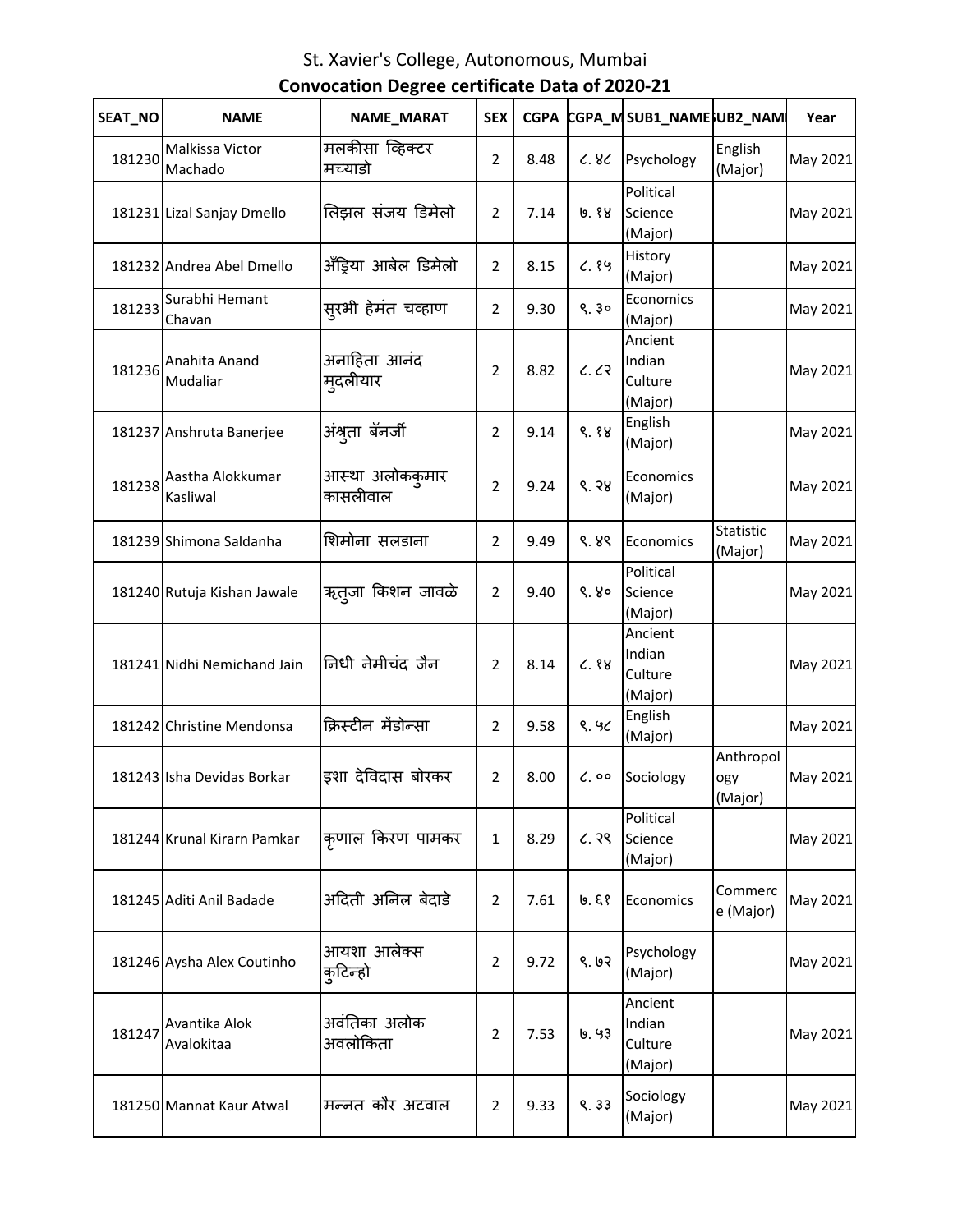| SEAT_NO | <b>NAME</b>                   | NAME_MARAT                  | <b>SEX</b>     | <b>CGPA</b> |              | CGPA_MSUB1_NAMESUB2_NAM                 |                             | Year     |
|---------|-------------------------------|-----------------------------|----------------|-------------|--------------|-----------------------------------------|-----------------------------|----------|
|         | 181251 Shrishti Vishal Ruia   | श्रृष्टी विशाल रुईया        | $\overline{2}$ | 9.70        | 9.60         | Economics<br>(Major)                    |                             | May 2021 |
|         | 181253 Sarah Francis Carlos   | सारा फ्रान्सिस कार्लोस      | $\overline{2}$ | 9.18        | 9.86         | Psychology                              | Anthropol<br>ogy<br>(Major) | May 2021 |
|         | 181256 Melita Mark D Souza    | मेलिटा मार्क डिसोजा         | $\overline{2}$ | 8.71        | C.98         | History<br>(Major)                      |                             | May 2021 |
|         | 181257 Siddhi Sanjay Kamble   | सिदधी संजय कांबळे           | $\overline{2}$ | 9.09        | ९. ०९        | Economics                               | Sociology<br>(Major)        | May 2021 |
|         | 181258 Zeb Quaiser Khalid     | झेब कैसर खालिद              | $\overline{2}$ | 9.67        | ९. ६७        | English<br>(Major)                      |                             | May 2021 |
| 181259  | Ranice Raymond<br>Goveas      | रेनिस रेमंड गोवेयस          | $\overline{2}$ | 8.79        | C.99         | Ancient<br>Indian<br>Culture<br>(Major) |                             | May 2021 |
|         | 181261 Rishika Vikas Chopra   | रिशिका विकास चोप्रा         | $\overline{2}$ | 9.12        | 9.82         | Sociology<br>(Major)                    |                             | May 2021 |
|         | 181263 Sanjana Shashi Sahi    | संजना शशी साही              | 2              | 8.00        | $\zeta$ , 00 | Sociology<br>(Major)                    |                             | May 2021 |
|         | 181264 Rakshita K Deshmukh    | रक्षिता के देशम्ख           | $\overline{2}$ | 9.71        | 9.68         | Psychology<br>(Major)                   |                             | May 2021 |
|         | 181266 Benita Benny           | बेनीटा बेन्नी               | $\overline{2}$ | 9.06        | 9.05         | Economics<br>(Major)                    |                             | May 2021 |
|         | 181267 Pritika Nayak          | प्रितिका नायक               | $\overline{2}$ | 9.90        | 9.80         | Economics                               | Statistic<br>(Major)        | May 2021 |
|         | 181268 Emil Sam Thomas        | एमील सॅम थॉमस               | 1              | 9.41        | ९. ४१        | Economics                               | Statistic<br>(Major)        | May 2021 |
|         | 181270 Nabilah Khalil Noorani | नाबिला खलील न् <b>रानी</b>  | $\overline{2}$ | 9.54        | ९. ५४        | Political<br>Science<br>(Major)         |                             | May 2021 |
|         | 181271 Meral Manoj Dias       | मिरल मनोज डायस              | $\overline{2}$ | 8.98        | C.8C         | English<br>(Major)                      |                             | May 2021 |
|         | 181272 Harneet Singh          | हरनीत सिंग                  | 1              | 9.94        | ९.९४         | Economics                               | <b>Statistic</b><br>(Major) | May 2021 |
|         | 181274 Shruthi Vivin          | श्रुती विवीन                | $\overline{2}$ | 9.47        | ९. ४७        | History<br>(Major)                      |                             | May 2021 |
|         | 181275 Meinha Sachin Khanna   | मेईना सचिन खन्ना            | $\overline{2}$ | 8.69        | C.59         | Economics                               | Sociology<br>(Major)        | May 2021 |
| 181276  | Ananya Shreyas<br>Acharya     | अनन्या श्रेयस आचार्य        | $\overline{2}$ | 9.02        | ९.०२         | Economics<br>(Major)                    |                             | May 2021 |
|         | 181277 Naveen Mathew          | नवीन मॅथ्यू                 | 1              | 9.62        | 9.53         | Economics                               | Statistic<br>(Major)        | May 2021 |
|         | 181278 Janhavi Sunil Jadhav   | जान्हवी स् <b>नील जाध</b> व | $\overline{2}$ | 9.75        | ९. ७५        | Psychology<br>(Major)                   |                             | May 2021 |
|         | 181279 Vrunda Nitin Tipnis    | वृंदा नितीन टिपणीस          | $\overline{2}$ | 9.52        | ९. ५२        | Economics                               | Statistic<br>(Major)        | May 2021 |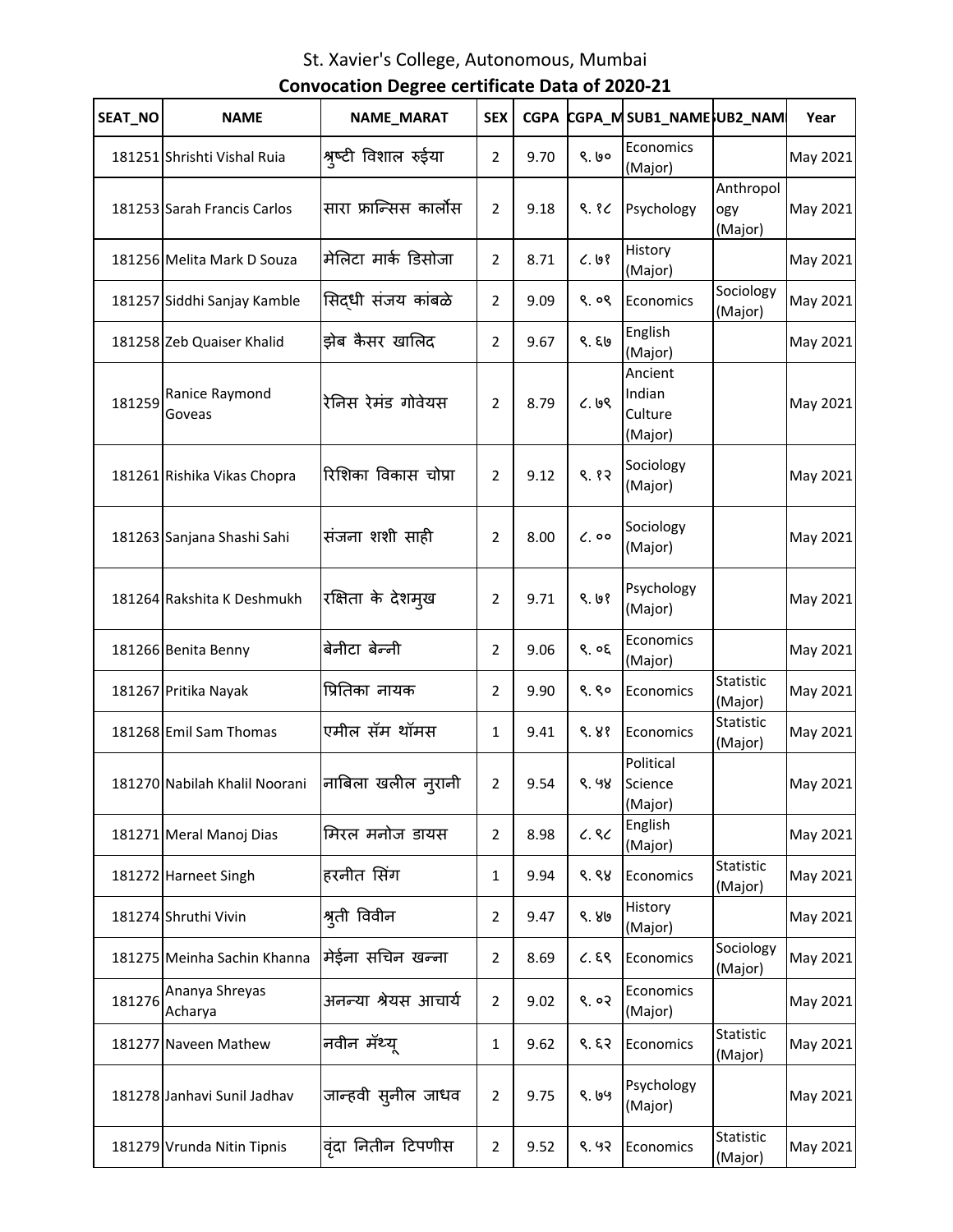| SEAT_NO | <b>NAME</b>                        | NAME_MARAT                   | <b>SEX</b>     | <b>CGPA</b> |       | CGPA_MSUB1_NAMESUB2_NAM |                      | Year     |
|---------|------------------------------------|------------------------------|----------------|-------------|-------|-------------------------|----------------------|----------|
|         | 181280 Vedant Shukla               | वेदांत शुक्ला                | 1              | 9.28        | ९. २८ | Economics<br>(Major)    |                      | May 2021 |
| 181281  | <b>Shannon Andrew</b><br>Fernandes | शॅनन अँड्र्यू फर्नांडिस      | $\mathbf{1}$   | 9.75        | ९. ७५ | Psychology<br>(Major)   |                      | May 2021 |
|         | 181282 Harshvi Anil Pandya         | हर्षवि अनिल पांडया           | 2              | 9.40        | 9.80  | Psychology              | Sociology<br>(Major) | May 2021 |
| 181283  | Harshada Sunil<br>Abhyankar        | हर्षदा स्नील अभ्यंकर         | 2              | 9.64        | 9.59  | Economics<br>(Major)    |                      | May 2021 |
|         | 181285 Ashish Johnson              | आशिष जॉन्सन                  | $\mathbf{1}$   | 9.05        | ९.०५  | Economics<br>(Major)    |                      | May 2021 |
| 181286  | Dhanashri Shivanand<br>Gawande     | धनश्री शिवानंद गावंडे        | $\overline{2}$ | 7.36        | 19.35 | Sociology<br>(Major)    |                      | May 2021 |
|         | 181287 Rhiya Nanaiah               | रिया ननैया                   | 2              | 9.36        | 9.35  | Psychology              | Sociology<br>(Major) | May 2021 |
|         | 181292 Diya Maria Prabhu           | दिया मारिया प्रभ्            | 2              | 7.81        | 9.68  | Psychology              | Sociology<br>(Major) | May 2021 |
|         | 181293 Nandini Vyas                | नंदिनी व्यास                 | $\overline{2}$ | 9.26        | ९. २६ | Psychology              | English<br>(Major)   | May 2021 |
|         | 181294 Derek Jacob Dennis          | डेरेक जेकब डेनिस             | 1              | 8.03        | C. 03 | Economics               | Commerc<br>e (Major) | May 2021 |
|         | 181295 Pragjyotika Meena           | प्राग्ज्योतिका मीना          | $\overline{2}$ | 8.24        | C.38  | History<br>(Major)      |                      | May 2021 |
|         | 181297 Palak Vishal Thakker        | पलक विशाल ठक्कर              | 2              | 9.32        | 9.32  | Psychology              | Sociology<br>(Major) | May 2021 |
| 181298  | Arushi Gautam<br>Saranath          | आरुषी गौतम सारनाथ            | 2              | 8.58        | C.9C  | Economics               | Commerc<br>e (Major) | May 2021 |
|         | 181299 Jessica Singh               | जेसिका सिंग                  | 2              | 10.00       | 80,00 | Economics               | Statistic<br>(Major) | May 2021 |
|         | 181300 Ananya Sharma               | अनन्या शर्मा                 | 2              | 8.22        | 6.33  | Psychology              | Sociology<br>(Major) | May 2021 |
| 181301  | Mapilaparambil Greati<br>George    | मपिलापारंबील ग्रेटी<br>जॉर्ज | $\overline{2}$ | 8.12        | C.87  | Psychology              | Sociology<br>(Major) | May 2021 |
| 181302  | Sharlene Mary Ann<br>Menezes       | शर्लिन मेरी ऍन<br>मिनेजीस    | $\overline{2}$ | 8.67        | C.56  | Psychology              | Sociology<br>(Major) | May 2021 |
|         | 181303 Sinera Prakash Crasto       | सिनेरा प्रकाश क्रास्टो       | $\overline{2}$ | 8.50        | 6.90  | English<br>(Major)      |                      | May 2021 |
| 181305  | Siddharth Shaktidharan<br>Thayil   | सिद्धार्थ शक्तीधरण<br>थाईल   | $\mathbf{1}$   | 7.49        | ७. ४९ | English<br>(Major)      |                      | May 2021 |
|         | 181306 Srushti Rajesh Ruparel      | सृष्टी राजेश रुपारेल         | $\overline{2}$ | 9.54        | ९. ५४ | Economics<br>(Major)    |                      | May 2021 |
|         | 181308 Mudit Agarwala              | मुदित अगरवाला                | 1              | 9.89        | 9.69  | Economics               | Statistic<br>(Major) | May 2021 |
|         | 181309 Neev Jitendra Jain          | निव जितेंद्र जैन             | 1              | 8.49        | 6.89  | Psychology              | Sociology<br>(Major) | May 2021 |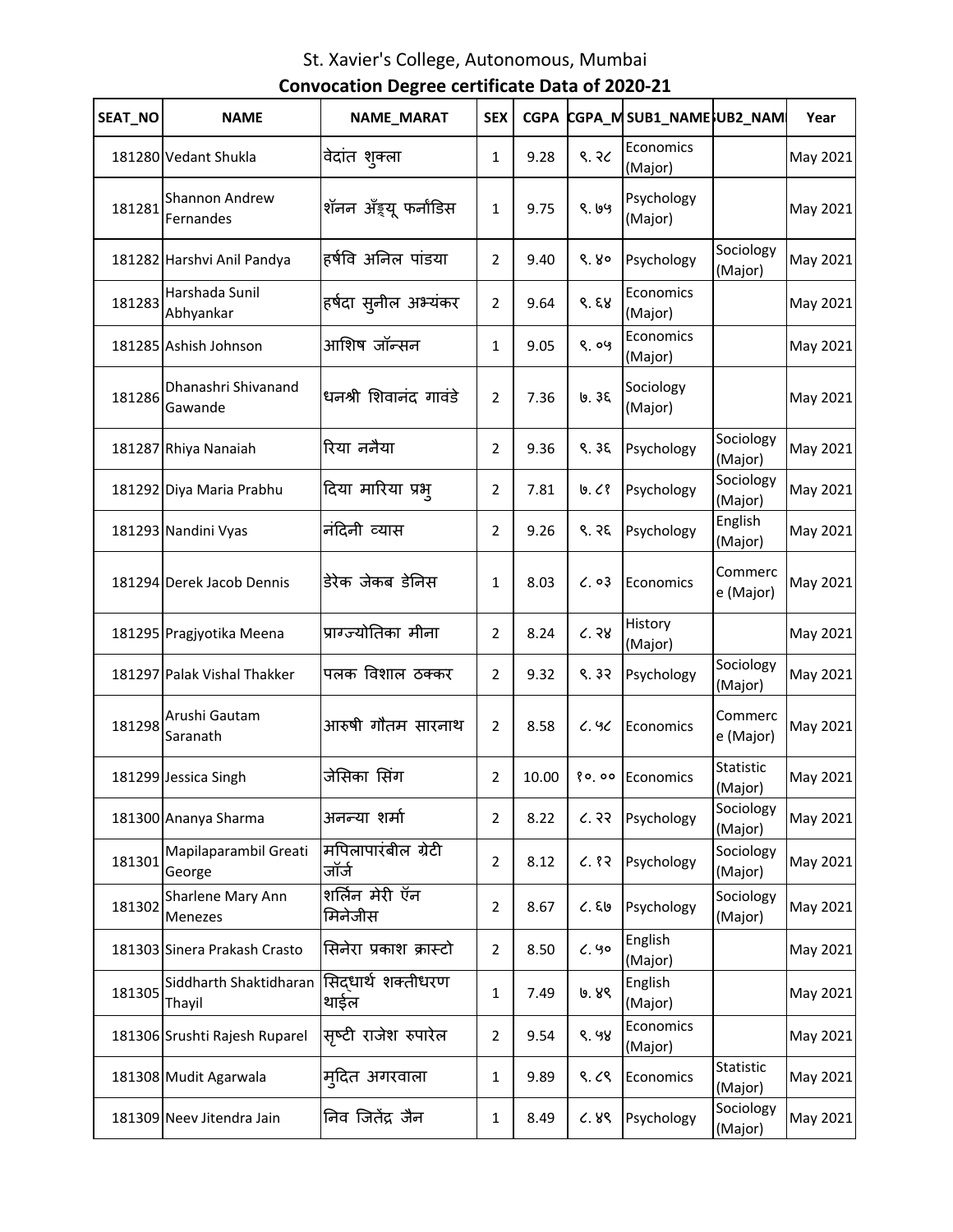| SEAT NO | <b>NAME</b>                                          | <b>NAME_MARAT</b>               | <b>SEX</b>     | <b>CGPA</b> |              | CGPA_MSUB1_NAMESUB2_NAM         |                             | Year     |
|---------|------------------------------------------------------|---------------------------------|----------------|-------------|--------------|---------------------------------|-----------------------------|----------|
|         | 181310 Joseph Jojo                                   | जोसेफ जोजो                      | $\mathbf{1}$   | 8.81        | C. C         | Economics<br>(Major)            |                             | May 2021 |
|         | 181311 Flavia Franco Gonsalves                       | फ्लाविया फ्रॅंको<br>गोन्साल्विस | $\overline{2}$ | 8.58        | 6.96         | Sociology<br>(Major)            |                             | May 2021 |
|         | 181312 Shreya Ranawat                                | श्रेया राणावत                   | 2              | 8.62        | 6.83         | Political<br>Science<br>(Major) |                             | May 2021 |
|         | 181313 Freya Moses Kolet                             | फ्रेया मोझेस कोलेट              | 2              | 9.67        | 9.59         | English<br>(Major)              |                             | May 2021 |
|         | 181314 Timiha Vinod Kunj                             | तिमिहा विनोद कुंज               | 2              | 8.00        | $\zeta$ , 00 | Sociology                       | Anthropol<br>ogy<br>(Major) | May 2021 |
|         | 181315 Amita Dias                                    | अमिता डायस                      | 2              | 9.45        | ९. ४५        | English<br>(Major)              |                             | May 2021 |
|         | 181316 Syed Asiya                                    | सय्यद आसिया                     | 2              | 7.55        | 9. 99        | Sociology<br>(Major)            |                             | May 2021 |
|         | 181317 Afreen Khan                                   | आफरीन खान                       | 2              | 9.58        | 9.90         | English<br>(Major)              |                             | May 2021 |
|         | 181318 Friyan Kaizad Patel                           | फ्रियन कैझाद पटेल               | $\overline{2}$ | 8.12        | C.87         | History<br>(Major)              |                             | May 2021 |
|         | 181319 Jaclyn Claudio Rocha                          | जेसलीन क्लोडियो रोचा            | $\overline{2}$ | 9.30        | 9.30         | English<br>(Major)              |                             | May 2021 |
|         | 181320 Winona William Rebello विनोना विल्यम रिबेलो   |                                 | 2              | 8.95        | C.89         | Sociology<br>(Major)            |                             | May 2021 |
| 181321  | Rebekah Bosco<br>Chiriankandeth                      | रिबेका बॉस्को<br>चिरियनकांडेथ   | $\overline{2}$ | 8.64        | C.88         | English<br>(Major)              |                             | May 2021 |
|         | 181322 Sanorita Sunil Pereira                        | सेनोरिटा स् <b>नील परेरा</b>    | $\overline{2}$ | 8.75        | 6.199        | English<br>(Major)              |                             | May 2021 |
|         | 181323 Saiee Siddharth Puranik सई सिद्धार्थ प्राणिक  |                                 | $\overline{2}$ | 8.83        | C. C3        | Psychology                      | Anthropol<br>ogy<br>(Major) | May 2021 |
|         | 181325 Merlyn Roby Valolickel मिर्लिन रॉबी वालोलिकेल |                                 | 2              | 8.23        | C.33         | Economics                       | Commerc<br>e (Major)        | May 2021 |
|         | 181326 Vaishnavi Prakash Dhas                        | विष्णवी प्रकाश धस               | 2              | 9.68        | 9.8          | Economics<br>(Major)            |                             | May 2021 |
|         | 181327 Trevin D Souza                                | ट्रेव्हिन डिसोजा                | $\mathbf{1}$   | 9.33        | 9.33         | Psychology                      | Sociology<br>(Major)        | May 2021 |
|         | 181328 Darryl Dian Dsouza                            | डेरिल डायन डिसोजा               | $\mathbf{1}$   | 7.04        | ७. ०४        | Psychology                      | Anthropol<br>ogy<br>(Major) | May 2021 |
| 181329  | Pearl Lawrence<br>Sequeira                           | पर्ल लॉरेन्स सिक्वेरा           | $\overline{2}$ | 9.66        | 9.59         | Economics<br>(Major)            |                             | May 2021 |
| 181330  | Arfa Salim Khan<br>Sirguroh                          | अरफा सलीम खान<br>सिरग्रो        | $\overline{2}$ | 9.44        | 9.88         | Sociology<br>(Major)            |                             | May 2021 |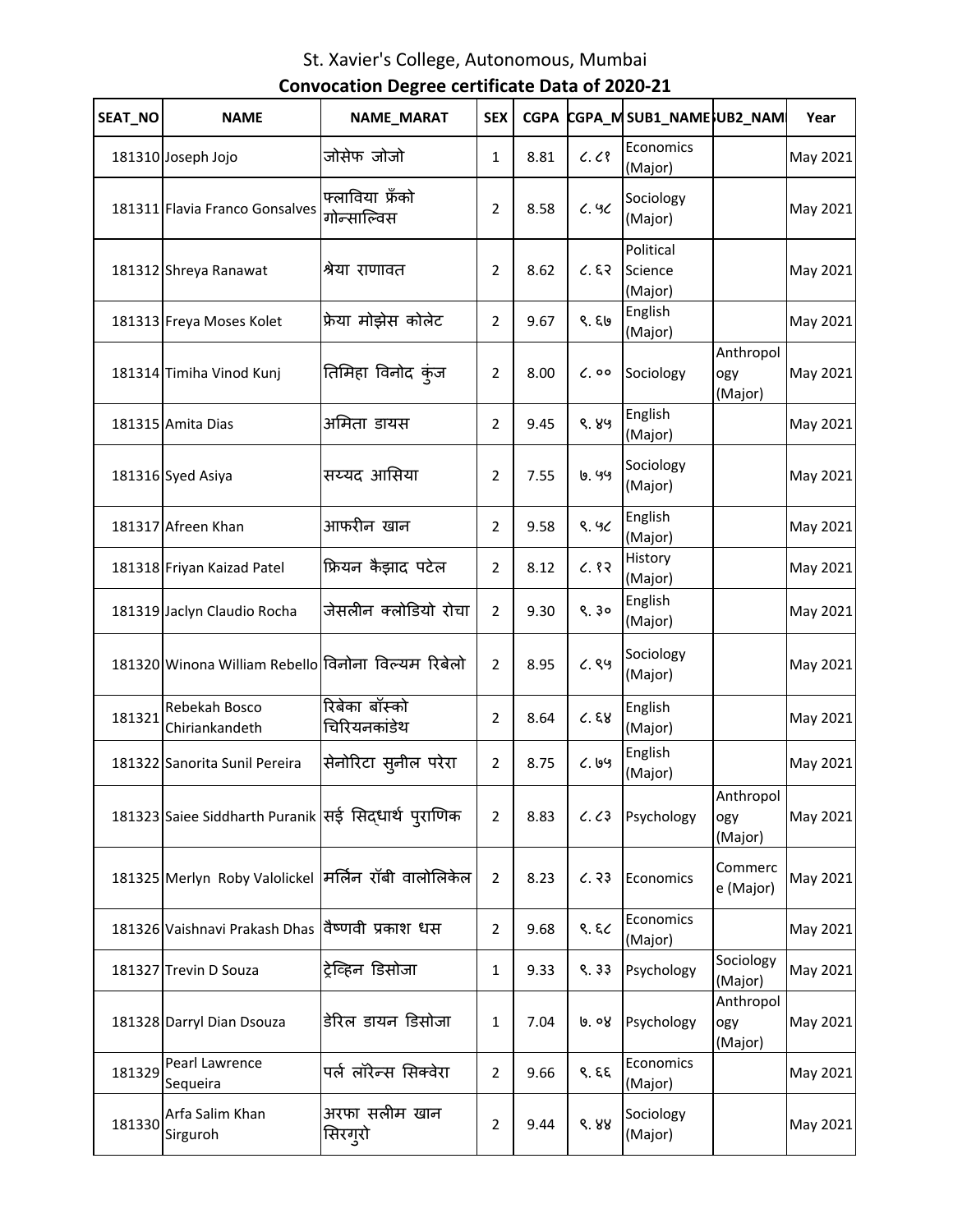| SEAT NO | <b>NAME</b>                                      | NAME_MARAT             | <b>SEX</b>     | <b>CGPA</b> |       | CGPA_MSUB1_NAMESUB2_NAM                 |                             | Year     |
|---------|--------------------------------------------------|------------------------|----------------|-------------|-------|-----------------------------------------|-----------------------------|----------|
|         | 181331 Tanushree Garg                            | तन्श्री गर्ग           | $\overline{2}$ | 7.60        | ७.६०  | English<br>(Major)                      |                             | May 2021 |
|         | 181332 Mitali Gupta                              | मिताली गुप्ता          | 2              | 9.33        | 9.33  | Psychology                              | English<br>(Major)          | May 2021 |
|         | 181333 Drishti Bokaroa                           | दृष्टी बोकारिया        | 2              | 7.11        | ७. ११ | Sociology                               | Anthropol<br>ogy<br>(Major) | May 2021 |
| 181334  | Shubham Ravindra<br>Baldawa                      | शभम रवींद्र बलदावा     | $\mathbf{1}$   | 9.68        | 9.8   | Economics                               | Statistic<br>(Major)        | May 2021 |
|         | 181335 Keith Sabino Paul                         | कीथ सबिनो पॉल          | $\mathbf{1}$   | 6.90        | E.80  | Sociology                               | Anthropol<br>ogy<br>(Major) | May 2021 |
|         | 181336 Cynthia Raju Sansare                      | सिंथिया राजू संसारे    | 2              | 7.88        | 0.00  | Ancient<br>Indian<br>Culture<br>(Major) |                             | May 2021 |
|         | 181339 Biyon Sony Joseph                         | बियॉन सोनी जोसेफ       | $\mathbf{1}$   | 9.65        | 8.89  | Political<br>Science<br>(Major)         |                             | May 2021 |
|         | 181340 Ameya Vaibhav Sanzgiri  अमेय विभव संझगिरी |                        | $\mathbf{1}$   | 9.06        | 9.05  | Economics<br>(Major)                    |                             | May 2021 |
|         | 181342 Shalin Kamlesh Desai                      | शालीन कमलेश देसाई      | $\mathbf{1}$   | 9.40        | 9.80  | Economics<br>(Major)                    |                             | May 2021 |
|         | 181344 Arushi Singh                              | आरुषी सिंग             | 2              | 8.38        | C.3C  | Psychology                              | English<br>(Major)          | May 2021 |
|         | 181345 Ananya Sharma                             | अनन्या शर्मा           | $\overline{2}$ | 8.98        | C.8C  | Psychology                              | Anthropol<br>ogy<br>(Major) | May 2021 |
|         | 181348 Schwn Cyril Sabu                          | श्वेन सिरील साबू       | $\mathbf{1}$   | 8.81        | C. C  | Sociology<br>(Major)                    |                             | May 2021 |
|         | 181350 Aman Joseph Lal                           | अमन जोसेफ लाल          | 1              | 9.20        | 9.30  | Economics<br>(Major)                    |                             | May 2021 |
|         | 181351 Samrudha Amit Surana                      | समृद्ध अमित सुराना     | 1              | 9.87        | 9.69  | Economics<br>(Major)                    |                             | May 2021 |
|         | 181352 Rebecca Koshy                             | रेबेका कोशी            | $\overline{2}$ | 9.60        | 9.80  | Economics                               | Statistic<br>(Major)        | May 2021 |
|         | 181353 Abigail Noronha                           | एबीगेल नोरोन्हा        | 2              | 9.14        | 9.88  | Psychology                              | Sociology<br>(Major)        | May 2021 |
|         | 181354 Megha Sajan                               | मेघा साजन              | $\overline{2}$ | 9.32        | 9.32  | Economics<br>(Major)                    |                             | May 2021 |
|         | 181355 Sharon B Thottam                          | शेरॉन बी थोतम          | $\overline{2}$ | 9.52        | 9.92  | Economics<br>(Major)                    |                             | May 2021 |
| 181356  | Urgunde Shreyas<br>Shashikant                    | उरगुंडे श्रेयस शशिकांत | 1              | 9.42        | 8.83  | Economics<br>(Major)                    |                             | May 2021 |
|         | 181357 Prachi Nimish Ghiya                       | प्राची निमिश घिया      | $\overline{2}$ | 9.40        | 9.80  | Economics<br>(Major)                    |                             | May 2021 |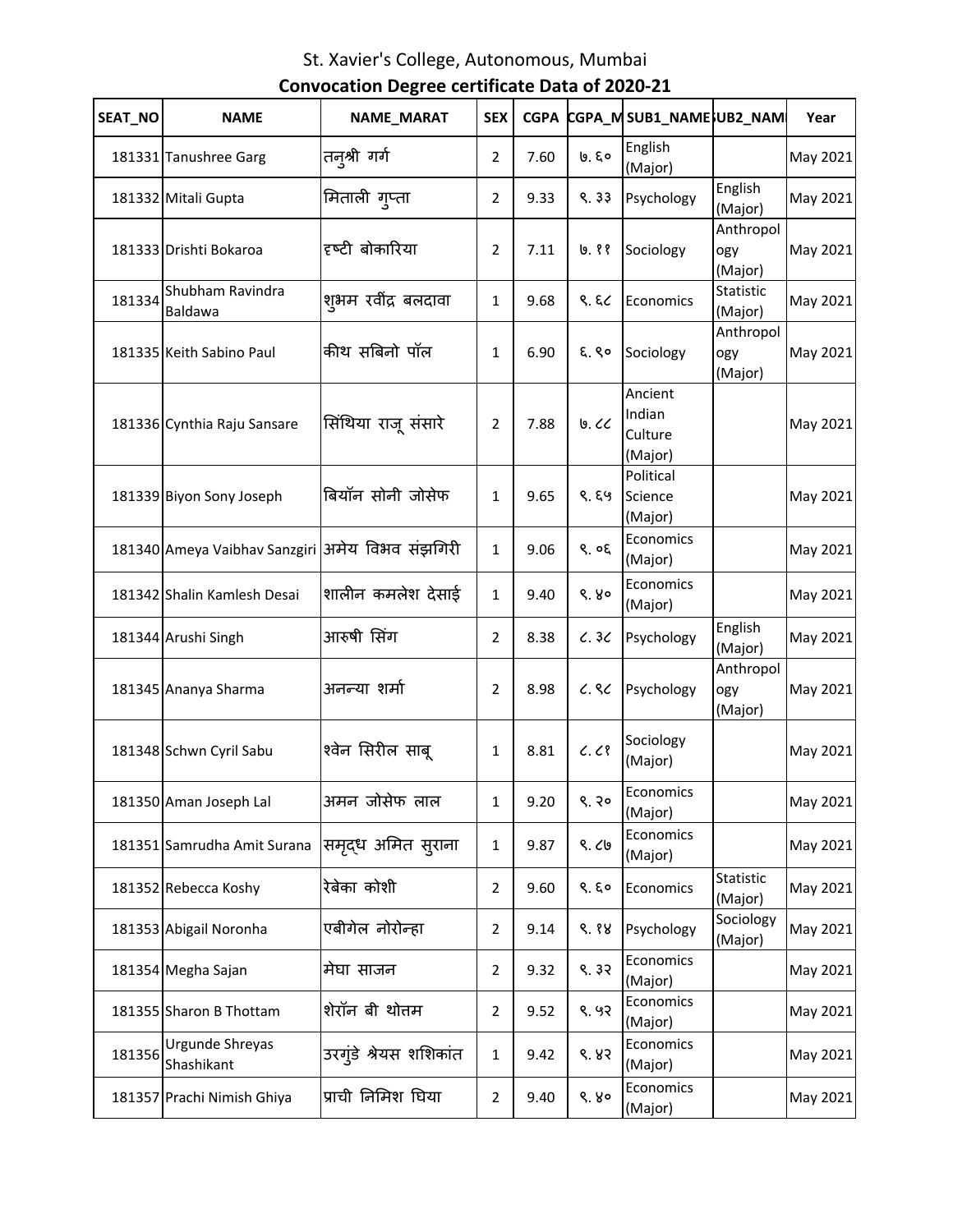| SEAT_NO | <b>NAME</b>                   | NAME_MARAT                 | <b>SEX</b>     | <b>CGPA</b> |           | CGPA_MSUB1_NAME;UB2_NAM         |                             | Year     |
|---------|-------------------------------|----------------------------|----------------|-------------|-----------|---------------------------------|-----------------------------|----------|
|         | 181358 Shanaya Grishma Shah   | शनाया ग्रीश्मा शाह         | $\overline{2}$ | 9.60        | 9.80      | Political<br>Science<br>(Major) |                             | May 2021 |
| 181360  | Nambiar Vishnuja<br>Jegadeesh | नांबियार विष्णूजा<br>जगदीश | $\overline{2}$ | 9.65        | 8.89      | Psychology<br>(Major)           |                             | May 2021 |
|         | 181361 Hiral Jayesh Kapadia   | हिरल जयेश कपाडिया          | $\overline{2}$ | 9.82        | 9.63      | Psychology<br>(Major)           |                             | May 2021 |
|         | 181362 Dhwani Shah            | ध्वनी शाह                  | $\overline{2}$ | 9.62        | 9.53      | Economics                       | Statistic<br>(Major)        | May 2021 |
|         | 181363 Muskan Mahajan         | मुस्कान महाजन              | $\overline{2}$ | 9.73        | 8.63      | Economics                       | Statistic<br>(Major)        | May 2021 |
|         | 181366 Sagar Dagadu More      | सागर दगडू मोरे             | 1              | 7.90        | ७.९०      | Political<br>Science<br>(Major) |                             | May 2021 |
|         | 181367 Erica Dsouza           | एरिका डिसोजा               | $\overline{2}$ | 9.27        | 9.36      | History<br>(Major)              |                             | May 2021 |
|         | 181368 Neha Dagade            | नेहा दगडे                  | $\overline{2}$ | 9.81        | 9.68      | Economics                       | Statistic<br>(Major)        | May 2021 |
|         | 181370 Taanvi Shah            | तन्वी शाह                  | 2              | 8.82        | 6.63      | Sociology                       | Anthropol<br>ogy<br>(Major) | May 2021 |
|         | 181371 Tanushri Murugesh      | तन्श्री मुरुगेश            | $\overline{2}$ | 9.21        | 9.38      | Psychology                      | Anthropol<br>ogy<br>(Major) | May 2021 |
|         | 181372 Misheal Che Guvera     | मिशेल शे गुवेरा            | $\overline{2}$ | 8.56        | 6.95      | Economics                       | Commerc<br>e (Major)        | May 2021 |
|         | 181373 Kuchroo Gaha           | कुचरो गाहा                 | $\overline{2}$ | 6.98        | ६.९८      | Sociology<br>(Major)            |                             | May 2021 |
|         | 181374 Kaushiki Mitra         | कौशिकी मित्रा              | $\overline{2}$ | 8.88        | c.cc      | Psychology                      | Sociology<br>(Major)        | May 2021 |
| 181375  | Nimisha Maria<br>Abraham      | निमिषा मारिया<br>अब्राहाम  | $\overline{2}$ | 9.17        | ९.१७      | Economics<br>(Major)            |                             | May 2021 |
|         | 181376 Tanya Lorence          | तानया लॉरेन्स              | $\overline{2}$ | 8.77        | $C.$ $99$ | Economics<br>(Major)            |                             | May 2021 |
|         | 181377 Thankam Susan          | थानकम सुझान                | $\overline{2}$ | 9.22        | 8.33      | Economics<br>(Major)            |                             | May 2021 |
|         | 181378 Allen Bassanio         | ऍलन बसेनिओ                 | $\mathbf{1}$   | 9.08        | 9.06      | History<br>(Major)              |                             | May 2021 |
|         | 181379 George Abi Antony      | जॉर्ज ऍबी अँटोनी           | 1              | 9.77        | ९. ७७     | Economics<br>(Major)            |                             | May 2021 |
|         | 181380 Simone Lobo            | सिमोन लोबो                 | 2              | 8.84        | C. C8     | Sociology<br>(Major)            |                             | May 2021 |
|         | 181381 Konnully Shaino        | कन्नूली शायनो              | $\overline{2}$ | 8.08        | $c.$ oc   | Economics                       | Commerc<br>e (Major)        | May 2021 |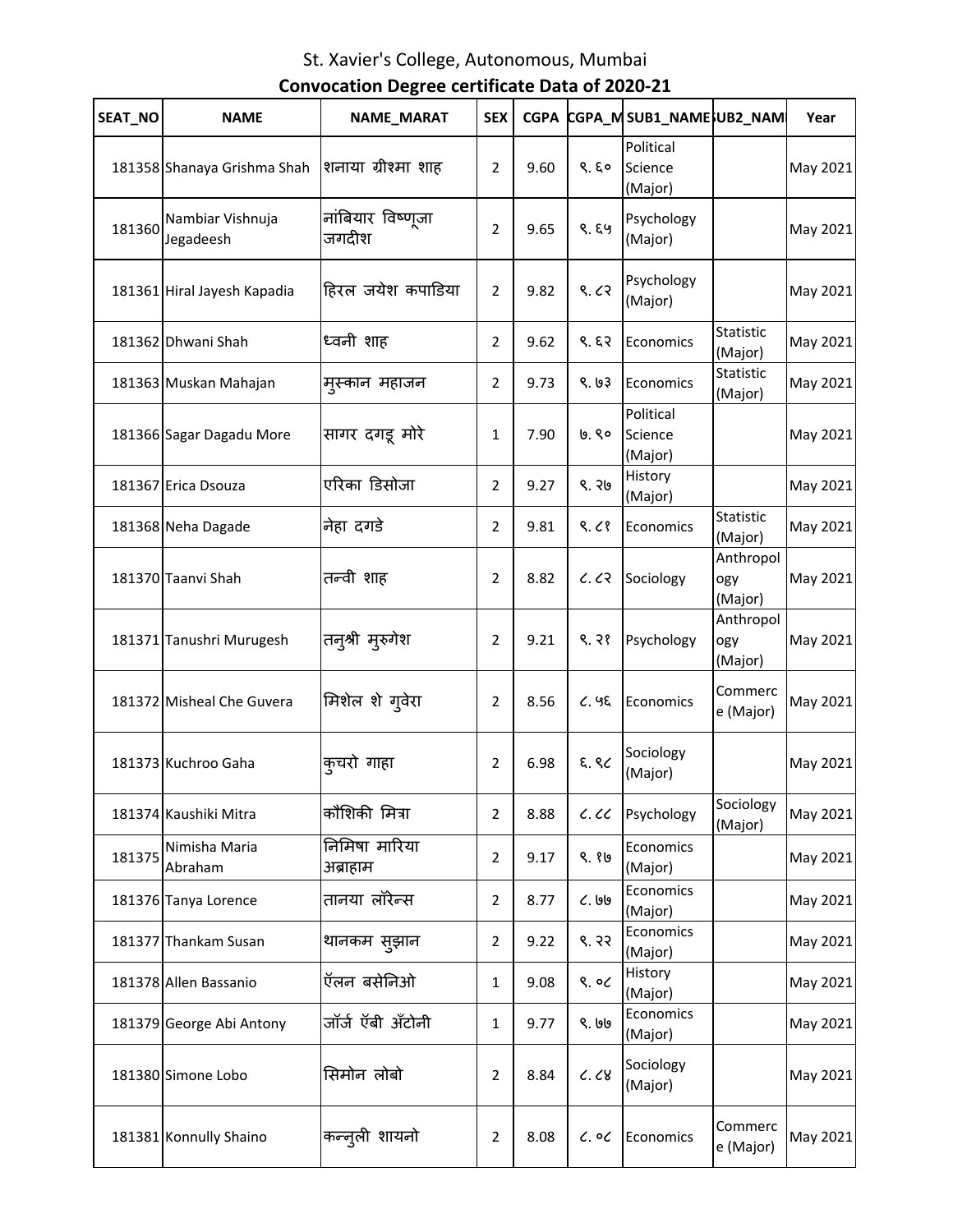| SEAT_NO | <b>NAME</b>                           | NAME_MARAT                     | <b>SEX</b>     | <b>CGPA</b> |              | CGPA_MSUB1_NAME}UB2_NAM         |                             | Year     |
|---------|---------------------------------------|--------------------------------|----------------|-------------|--------------|---------------------------------|-----------------------------|----------|
|         | 181382 Rahul Pereira                  | राहूल परेरा                    | 1              | 8.01        | $C.$ $0$ $8$ | English<br>(Major)              |                             | May 2021 |
|         | 181383 Vani Sharma                    | वानी शर्मा                     | $\overline{2}$ | 9.05        | 8.09         | Sociology<br>(Major)            |                             | May 2021 |
|         | 181384 Steven Thomas                  | स्टीवन थॉमस                    | 1              | 9.47        | ९. ४७        | Economics<br>(Major)            |                             | May 2021 |
|         | 181385 Desai Khushi Dhaval            | देसाई खुशी धवल                 | 2              | 9.02        | 9.02         | Psychology                      | Sociology<br>(Major)        | May 2021 |
|         | 181387 Shubham Pansari                | श्#म पनसारी                    | 1              | 9.85        | 9.69         | Economics                       | Statistic<br>(Major)        | May 2021 |
|         | 181389 Rosalin Lewis                  | रोसलीन ल्ईस                    | 2              | 9.29        | ९. २९        | Psychology                      | English<br>(Major)          | May 2021 |
|         | 181390 Shukla Shubham                 | शुक्ला शुभम                    | $\mathbf{1}$   | 8.56        | 6.95         | History<br>(Major)              |                             | May 2021 |
|         | 181391 Rebello Raizel                 | रिबेलो रेझल                    | $\overline{2}$ | 7.89        | 0.09         | History<br>(Major)              |                             | May 2021 |
|         | 181393 Raut Shashwat Satish           | राऊत शास्वत सतीश               | 1              | 8.15        | C.89         | Political<br>Science<br>(Major) |                             | May 2021 |
|         | 181394 Archita Deepak                 | अर्चिता दिपक                   | $\overline{2}$ | 9.36        | 9.35         | Economics<br>(Major)            |                             | May 2021 |
|         | 181395 Mitali Milind Basole           | मिताली मिलिंद बसोळे            | $\overline{2}$ | 9.70        | 9.60         | Economics                       | Statistic<br>(Major)        | May 2021 |
|         | 181396 Aarushi Tulsiyan               | आरुषी तुलसियान                 | 2              | 9.59        | ९. ५९        | Economics                       | Statistic<br>(Major)        | May 2021 |
|         | 181397 Rishika Suri                   | रिषिका स् <b>री</b>            | 2              | 8.83        | C. C3        | Economics<br>(Major)            |                             | May 2021 |
|         | 181400 Bhanawat Dhananjay             | भानावत धनंजय                   | 1              | 9.45        | ९. ४५        | History<br>(Major)              |                             | May 2021 |
|         | 181401 Natalia Rajeev Martin          | नातालीया राजीव<br>मार्टिन      | $\overline{2}$ | 8.42        | 6.83         | Psychology                      | Anthropol<br>ogy<br>(Major) | May 2021 |
|         | 181402 Raphael Dias                   | राफायल डायस                    | 1              | 8.34        | C.38         | Sociology<br>(Major)            |                             | May 2021 |
|         | 181403 Anoushka Vinay Surana          | अनुश्का विनय सुराना            | $\overline{2}$ | 9.71        | 9.68         | Economics                       | Statistic<br>(Major)        | May 2021 |
| 181404  | Chitrangshi Debbrata<br><b>Biswas</b> | चित्रांगशी देब्राता<br>बिस्वास | $\overline{2}$ | 9.77        | ९. ७७        | Economics                       | Statistic<br>(Major)        | May 2021 |
|         | 181405 Shaju Rose Lahkar              | शाज् रोज लहकार                 | 1              | 9.27        | ९. २७        | Economics<br>(Major)            |                             | May 2021 |
|         | 181406 Riya Bakshi                    | रिया बक्षी                     | 2              | 9.14        | 9.88         | Economics<br>(Major)            |                             | May 2021 |
|         | 181407 Safa Khan                      | सफा खान                        | $\overline{2}$ | 7.84        | 0.68         | Psychology                      | English<br>(Major)          | May 2021 |
| 181408  | Muqbil Sikandar<br>Alexander          | म्कबील सिकंदर<br>एलेक्झांडर    | 1              | 9.01        | 9.08         | Economics                       | Sociology<br>(Major)        | May 2021 |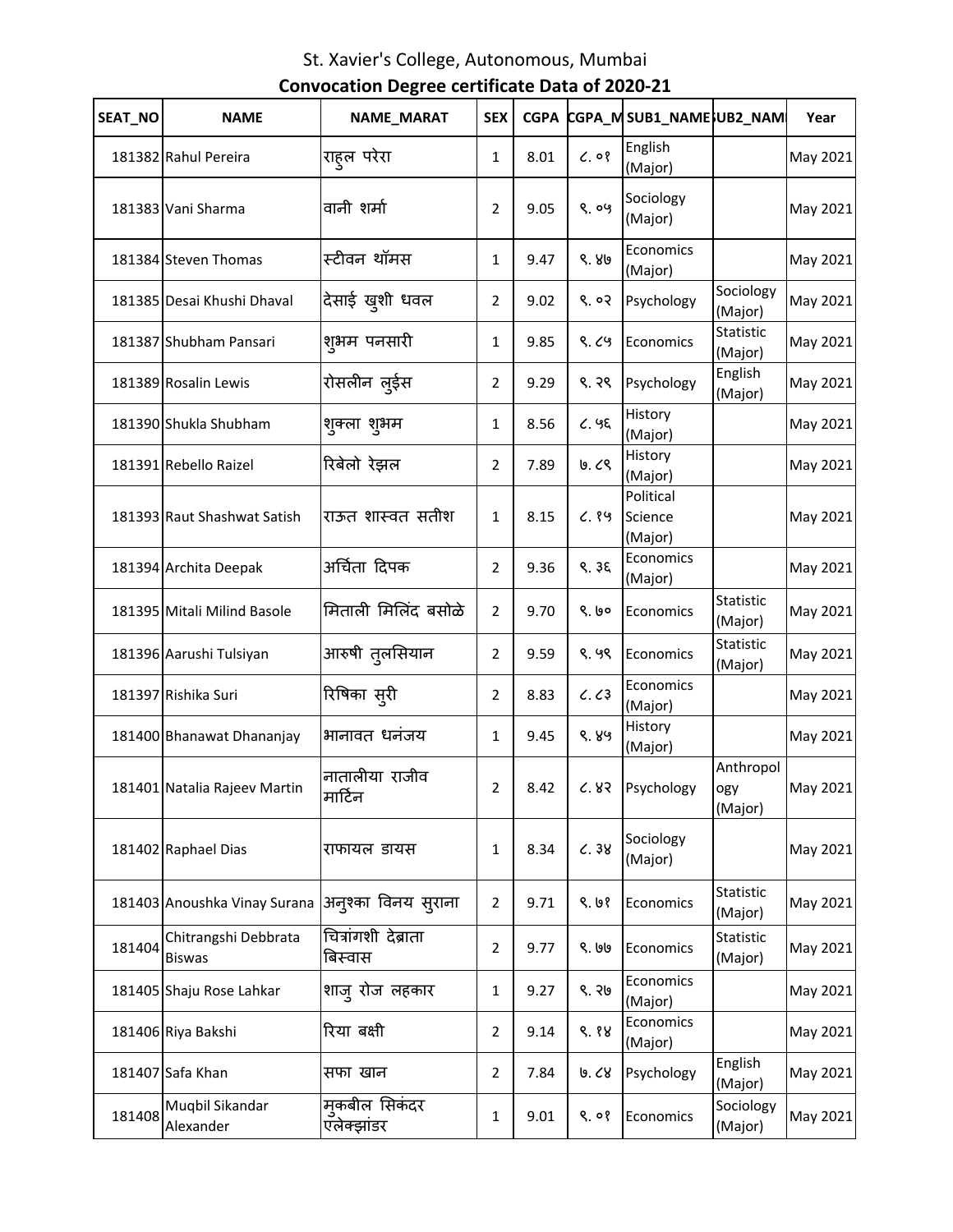| SEAT_NO | <b>NAME</b>                     | NAME_MARAT                           | <b>SEX</b>     | <b>CGPA</b> |       | CGPA_MSUB1_NAMENB2_NAM                  |                      | Year     |
|---------|---------------------------------|--------------------------------------|----------------|-------------|-------|-----------------------------------------|----------------------|----------|
| 181409  | Solomon Anugraha<br>Kalarikkal  | सोलोमन अन् <i>ग्र</i> ह<br>कलारीक्कल | 2              | 9.38        | 9.30  | Ancient<br>Indian<br>Culture<br>(Major) |                      | May 2021 |
|         | 181410 Gohil Mansi Kishor       | मानसी किशोर गोहिल                    | $\overline{2}$ | 8.55        | 6.99  | Psychology                              | English<br>(Major)   | May 2021 |
|         | 181411 Udeshi Megha Sanjay      | उदेशी मेघा संजय                      | 2              | 7.63        | 6.53  | Ancient<br>Indian<br>Culture<br>(Major) |                      | May 2021 |
|         | 181412 Naik Vidhit              | नाईक विधीत                           | $\overline{2}$ | 9.15        | ९.१५  | History<br>(Major)                      |                      | May 2021 |
|         | 181413 Sumaira Khan             | सुमैरा खान                           | 2              | 9.43        | 8.83  | Psychology<br>(Major)                   |                      | May 2021 |
|         | 181416 Jha Mayank Kumar         | झा मयांक कुमार                       | $\mathbf{1}$   | 9.79        | 8.68  | English<br>(Major)                      |                      | May 2021 |
|         | 181417 Tanu Jain                | तन् जैन                              | $\overline{2}$ | 9.37        | 9.30  | Psychology<br>(Major)                   |                      | May 2021 |
|         | 181419 Goyal Pukhraj Yogesh     | गोयल पुखराज योगेश                    | 1              | 9.45        | ९. ४५ | Economics<br>(Major)                    |                      | May 2021 |
|         | 181420 Bindlish Muskaan         | बिंदीश मुस्कान                       | 2              | 8.66        | 2.3.3 | Economics                               | Commerc<br>e (Major) | May 2021 |
|         | 181421 Taniya Handa             | तानिया हांडा                         | 2              | 8.18        | C.8C  | Political<br>Science<br>(Major)         |                      | May 2021 |
|         | 181422 Sondhi Saksham<br>Manish | सोंधी सक्षम मनीष                     | 1              | 9.21        | 8.38  | Economics<br>(Major)                    |                      | May 2021 |
|         | 181424 Bhuyan Ronojit Surajit   | भूयन रोनोजीत सुरजीत                  | $\mathbf{1}$   | 8.65        | C.69  | Psychology                              | Sociology<br>(Major) | May 2021 |
| 181425  | Gangwal Sanyam<br>Alkesh        | गंगवाल संयम अल्केश                   | $\mathbf{1}$   | 9.71        | 9.68  | Economics                               | Statistic<br>(Major) | May 2021 |
|         | 181426 Shah Veer Sujhal         | शाह वीर सुझल                         | 1              | 9.96        | 9.85  | Economics                               | Statistic<br>(Major) | May 2021 |
|         | 181427 Jain Vanshika Rajiv      | जैन वंशिका राजीव                     | 2              | 9.21        | 9.38  | Sociology<br>(Major)                    |                      | May 2021 |
|         | 181428 Palod Muskaan Ajay       | पालोद म्स्कान अजय                    | 2              | 9.08        | ९. ०८ | Psychology                              | Sociology<br>(Major) | May 2021 |
|         | 181429 Saikia Disha             | सैकिया दिशा                          | $\overline{2}$ | 9.46        | 8.85  | Economics<br>(Major)                    |                      | May 2021 |
|         | 181430 Khanna Ananya Pankaj     | खन्ना अनन्या पंकज                    | 2              | 9.38        | 9.30  | Political<br>Science<br>(Major)         |                      | May 2021 |
|         | 181431 Varma Shyla Sunil        | वर्मा शैला स् <b>नील</b>             | $\overline{2}$ | 8.97        | C.86  | Economics<br>(Major)                    |                      | May 2021 |